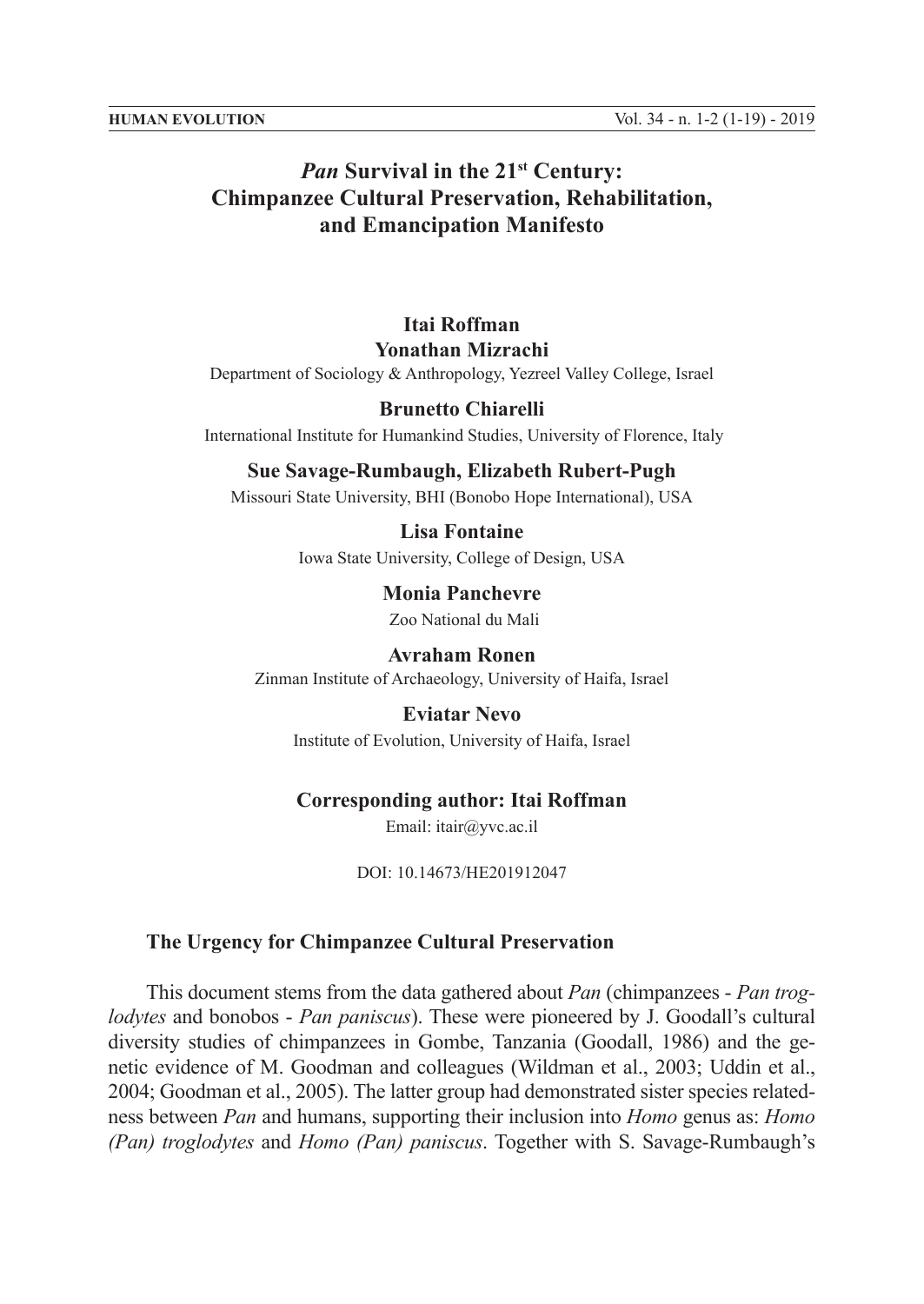bonobo/chimpanzee language competency revelations (Savage-Rumbaugh et al., 1998) as well as additional phenotypic, genetic and cultural studies, it is inferred that *Pan* should be reclassified as hominins (Wood & Richmond, 2000; Roffman, 2016).

Chimpanzee/bonobo cultural diversity research of the past 60 years (Whiten et al., 1999; Goodall, 1986; Boesch et al., 2002; McGrew, 1996; Kano, 1972, 1992; Wrangham et al., 1994) supports the behavioral, social and cultural continuity between *Pan* and *Homo*. The research of *Pan*'s linguistic and symbolic competency by S. Savage-Rumbaugh (Savage-Rumbaugh & Levin, 1994; Savage-Rumbaugh et al., 1998; Rumbaugh & Washburn, 2003) provided substantial proof for their high-level cognitive capabilities and psychology, complementing the cultural data from the wild. Demonstration of communicational abilities by English/Lexigram-keyboard language competent bonobos Kanzi, Pan-Banisha and Nyota (Savage-Rumbaugh et al., 2007), together with ASL (American sign language) competent chimpanzees Washoe, Dar, Tatu, Moja (Fouts & Mills, 1997), Lucy (Temerlin, 1975) and other cross-fostered *Pan* – all contributed to blur the language barrier between *Pan* and humans. These are in addition to the cross-fostered gorillas Koko and Michael exhibiting competency in ASL (Bonvillian & Patterson, 1997). Furthermore, research on manual iconic representational action gestures provided data on hominid pantomiming capabilities (Gorillas: Tanner & Byrne, 1996; Parker et al., 1999; Tanner et al., 2006; Orangutans: Russon & Andrews, 2010; 2011).

The authors and colleagues have demonstrated that bonobos are capable of utilizing wood, antler and stone tools at the level of early Oldowan technology, and their long-bone marrow extraction techniques are on par with those of early *Homo*. These studies exhibited their competency to produce pre-agricultural type toolsets and use them task-appropriately in sequential operational chain of actions to achieve an extractive foraging mission (Roffman et al., 2012; Roffman et al., 2015b). Moreover, production of representational mark-making by Kanzi and Pan-Banisha manifested a high degree of similarity to prehistoric cave-art iconography (Roffman, 2008). Noteworthy, these bonobos were capable of recollection and interpretation of the respective meanings of their icons across time. These visual testimonies, along with Lexigram mediated "spoken" ones (Savage-Rumbaugh et al., 2007; Roffman & Nevo, 2010) support *Pan*'s ability to remember events from the past and testify accurately in the present, with future reference.

A recent study of I.R. and colleagues exemplifies *Pan*'s similarity to *Homo* regarding meaningful informational-exchange (Roffman et al., 2015a). Particularly, *Pan*'s competency for giving testimony (figurative and abstract) and having structural bilateral communication with syntax via pantomiming fulfill the criteria for *habeas corpus* (Hall & Waters, 2000). These competencies, together with their musical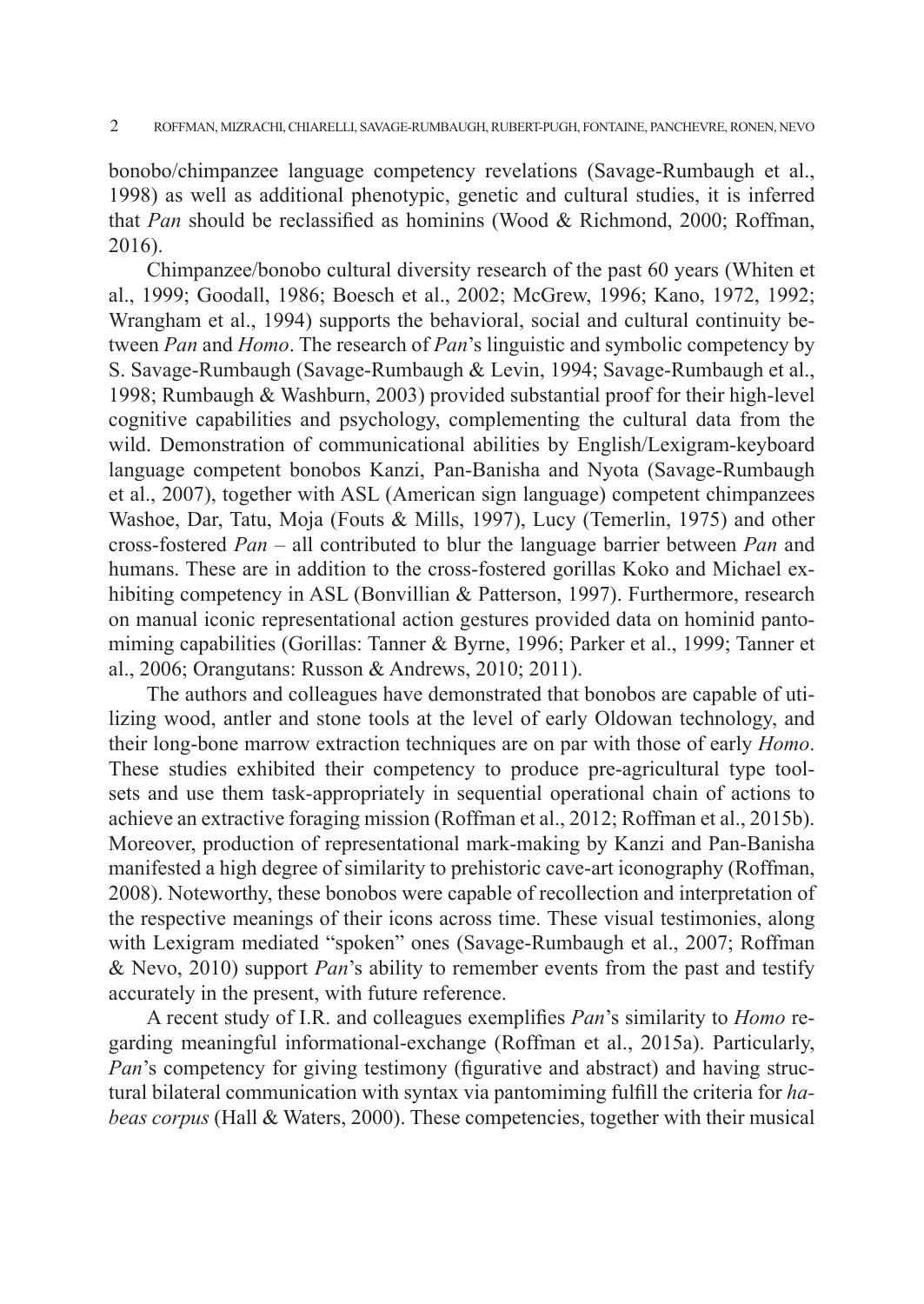abilities, were previously thought unique to *Homo* genus and even to humans. The compilation of evidence gathered across the years, amassed to the display of a vast shared suite of hominin traits in *Pan* (Roffman, 2016), justifying change of their status within our society. We should thus reclassify *Pan* not just in the human ancestral lineage phylogeny, but also as present day human's next of kin (hominins). It is essential to preserve the cultural diversity of these extant last known non-human hominins, by treating them ethically to secure their survival throughout the  $21<sup>st</sup>$  century.

*Pan* living in the wild have cultural diversity (Whiten et al., 1999), communityspecific medicinal plant use (Wrangham & Goodall, 1989; Huffman, 1997), and survival strategies similar to hunter-gathers/early-hominins (Kingdon, 1993; Ullrich, 1995, 1999). Their eurytopism (generalist diet; Suzuki, 1969; Kortland, 1983) and high phenotypic adaptational plasticity allows them to survive in extreme multihabitats and even arid environments bordering the Sahel (Duvall, 2000). I.R.'s field research on the cliff-dwelling arid savanna chimpanzees of Mali characterizes their hominin-type adaptations (from diverse nest constructions, nomadism, trail marking, water conservation, extractive foraging and gathering, to enhanced bipedalism; Roffman et al., 2016).

It is hypothesized that Mali's extant *Pan* live under selective pressures paralleling those which existed along the Great East African Rift Valley 4-1 mya, where early hominin/*Homo* have undergone evolution and species diversification (Tuttle, 1975; Jolly, 1978; Vrba, 1985; Reed, 1997; Wood and Strait, 2004). Therefore, they may be regarded as "living fossils" undergoing similar evolutionary processes, exhibiting the cultural heritage of pre-human hominins. These relict, isolated, endemic populations of West African chimpanzees (*Pan troglodytes verus*) are critically endangered and may hold a vast hidden library of evolutionary knowledge. Therefore, they are vital to the study of hominin evolution and cultural heritage, and their habitats should be declared as UNESCO world heritage sites.

Countless populations and cultures of *Pan* have been lost in recent decades due to habitat destruction. Equally tragic are the thousands of chimpanzees which were sacrificed in the name of biomedical research (Peterson & Goodall, 2000). For each young chimpanzee brought into biomed, his/her family members were killed, many of them not surviving the long journeys out of Africa. The massive use of chimpanzees in biomedical research and bush-meat, together with their past trade for zoos, signifies no less than their cultural genocide and extinction.

Chimpanzee cultures inhabiting different ecotypes are unique and represent endemic social and behavioral evolution, including customs and tool use traditions. Sierra Leon and Liberia are examples of countries whose chimpanzee populations were nearly wiped out due to the impacts of local hunting for the biomedical trade (Peterson & Goodall, 2000). Hence, thousands of *Pan* ancient cultural lineages which have never been documented were virtually exterminated, and, for example,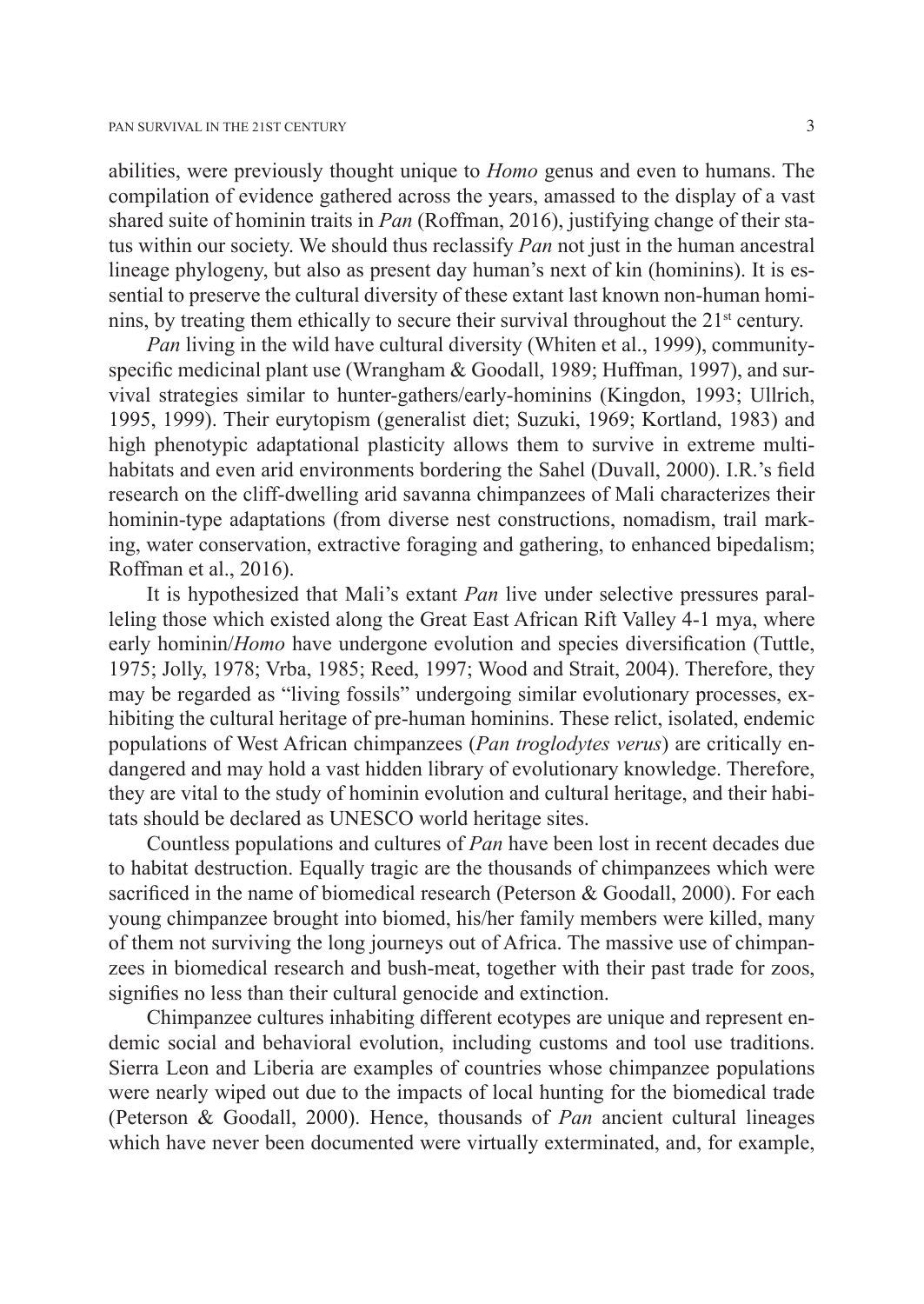their medicinal plant knowledge that could have provided humanity with invaluable medications was lost forever. *Pan*'s cultural loss is thus equivalent to the destruction of prehistoric pre-human heritage. Noteworthy, the thousands of chimpanzees tortured and sacrificed by the biomedical invasive research had provided only miniscule benefits, compared to what could have been learnt from them through participatory ethnographic field observations.

Cultural diversity of chimpanzees differentiates one population or community from another (e.g., in terms of informational-exchange, group identity, tool preparation/use and group specific markers; Goodall, 1986; Whiten et al., 1999, 2011; Roffman et al., 2015a,b). The lexicons of *Pan*'s informational-exchange in the wild have yet to be deciphered, however, the language competency of captive *Pan* (Savage-Rumbaugh et al., 2007; Fouts & Mills, 1997), as well as that of pantomimecompetent chimpanzees (Roffman et al., 2015a) – all demonstrate they have the basic components previously thought unique to human language. These include: meaningful vocalizations (Watson et al., 2015), syntax/vocal learning and control (Roffman et al., 2015a) and individual/group vocal-identity markers (pant-hoots: Goodall, 1986; Crockford & Boesch, 2005; Crockford et al., 2004; Herbinger et al., 2009; Slocombe et al., 2010). This suggests *Pan* language is multi-layered, with their forms of communication having complex structures (Stross, 1976), e.g., in the case of chimpanzee Ronnie's pantomiming (Wales Ape & Monkey Sanctuary, UK) consisting of subject, object, action, and direction (the requisites for syntax in miming). In order to learn *Pan*'s language, one should first build alliances with members of their community via participatory ethnography, then comprehend and interpret their meaningful vocalizations and manual gestures.

Cultural studies crossing the *Pan*/*Homo* sister-species communicational bridge, can be greatly aided by tribal elders who remember times with traditions of peaceful coexistence with *Pan* (I.R. tribal interviews, Mali; Roffman et al., 2016). They have testified of harmonious life between wild chimpanzees and villagers, before foreign hunters and other negative influences infiltrated, and deteriorated the *Pan-Homo* interface into bilateral suspicion and fear. Learning from elder tribal members is currently essential due to modernity and globalization, which weaken tribal cultural generational exchange and alienate youth from their heritage and values. Breaking of taboos and tribal protections traditionally afforded to *Pan*, bring about hunting which results in chimpanzee extinction. It is thus critical to cherish and strengthen tribal *Pan* traditions and cultures to ensure their survival across their range in Africa. From the authors' tribal interviews in Mali it became apparent that *Pan* had a sacred place in tribal heritage, and elders recount how their forefathers learnt medicinal plant use in the distant past by observing chimpanzees. Through reviving these ties, younger generations will be encouraged to learn from their elders, thus preserving their own cultural heritage along with that of *Pan*.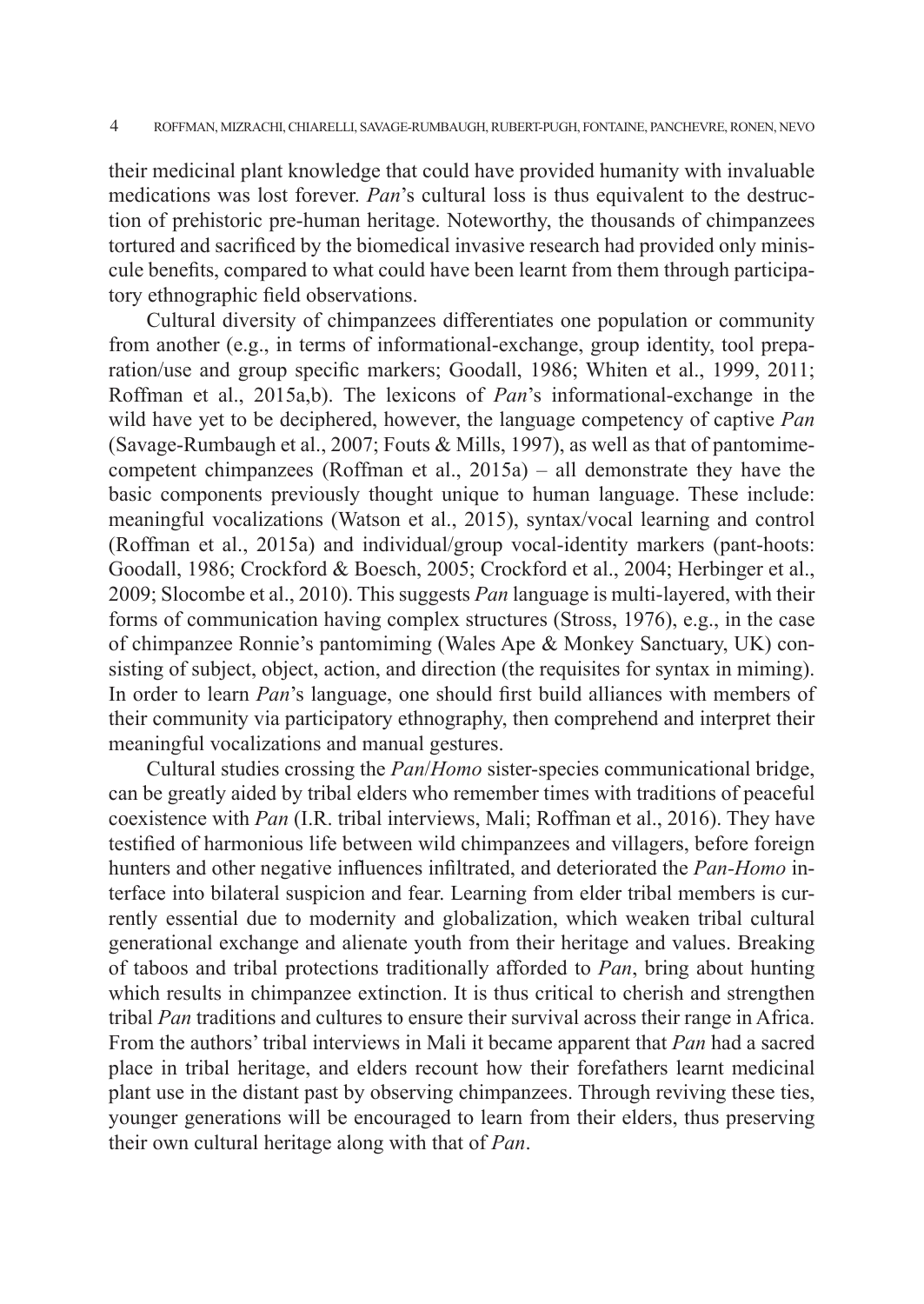Documenting the elder's testimonies should yield significant *Pan* cultural knowledge as they have lived adjacent to them for millennia. Supporting this generational aspect is paramount to the salvation of their shared cultural heritage. Unfortunately, counterproductive to this were missionary activities which resulted in the disappearance of tribal traditions and ceremonies, including masks, body art, tribal iconography, etc. (Faris, 1972). Our projects, such as "*Brother Chimpanzee*" (in partnership with the Jane Goodall Institute's "Roots & Shoots" humanitarian, educational and conservation leadership program for youth) to be based at the National Zoo of Mali, should aid in the human-chimpanzee cultural preservation endeavor. Furthermore, in partnership with and guided by the elders, marginal relict *Pan* populations living in extreme environmental conditions will be identified, characterized and protected via contracts signed by village chiefs living sympatric to them. This grass-roots level village-by-village contract signing strategy constitutes a viable proven model for ensuring *Pan* preservation and community growth across their range (Roffman et al., in preparation).

Only ~60 *Pan* field study sites have been established in the past 60 years. This is a mere fraction of the ~10,000 *Pan* communities left in Africa, meaning that science has only revealed the tip of the iceberg in terms of studying chimpanzee cultural diversity. The findings of I.R.'s PhD dissertation exemplify the hominin potential of *Pan*, however, what can be further discovered in extreme environments is of great value since such information cannot be inferred through the fossil record.

We are in a critical point in time when countries in Africa open up their natural resources to foreign economic interests, and if these nations do not take strategic measures for ensuring *Pan* territorial continuity and protection of their resources, they will soon become extinct. This means that our sister species will vanish as all other past members of the *Homo* genus had. The drop from over a million chimpanzees at the turn of the  $20<sup>th</sup>$  century to the current figure of less than 120,000 individuals illustrates the severity of their tragedy (Peterson & Goodall, 2000). Mineral and resource exploitation without implementation of environmental sustainability, results in forest cover dwindling, thus enhancing global warming. Consequently, desertification (spread of the Sahel) and biodiversity eradication occur, critically endangering *Pan* populations. All of these threaten human societies as well, as famine and war over limited resources will increase.

Notwithstanding, chimpanzees are adaptable to change at a hominin level, and if they are not physically threatened and have minimal resources to sustain life (Oikumenes), they will develop survival strategies as a eurytopic generalist species (previously thought a uniquely early *Homo* trait; Bar-Yosef & Belfer-Cohen, 2001). Indeed, the utilization of survival strategies (e.g., extractive foraging, hunting and gathering) by Mali chimpanzees indicate they can live a nomadic lifestyle with population mobility between different habitats (Kortlandt, 1983; Moore, 1985; Duvall, 2000; Roffman et al., 2016; nomadism was regarded a uniquely *Homo* trait: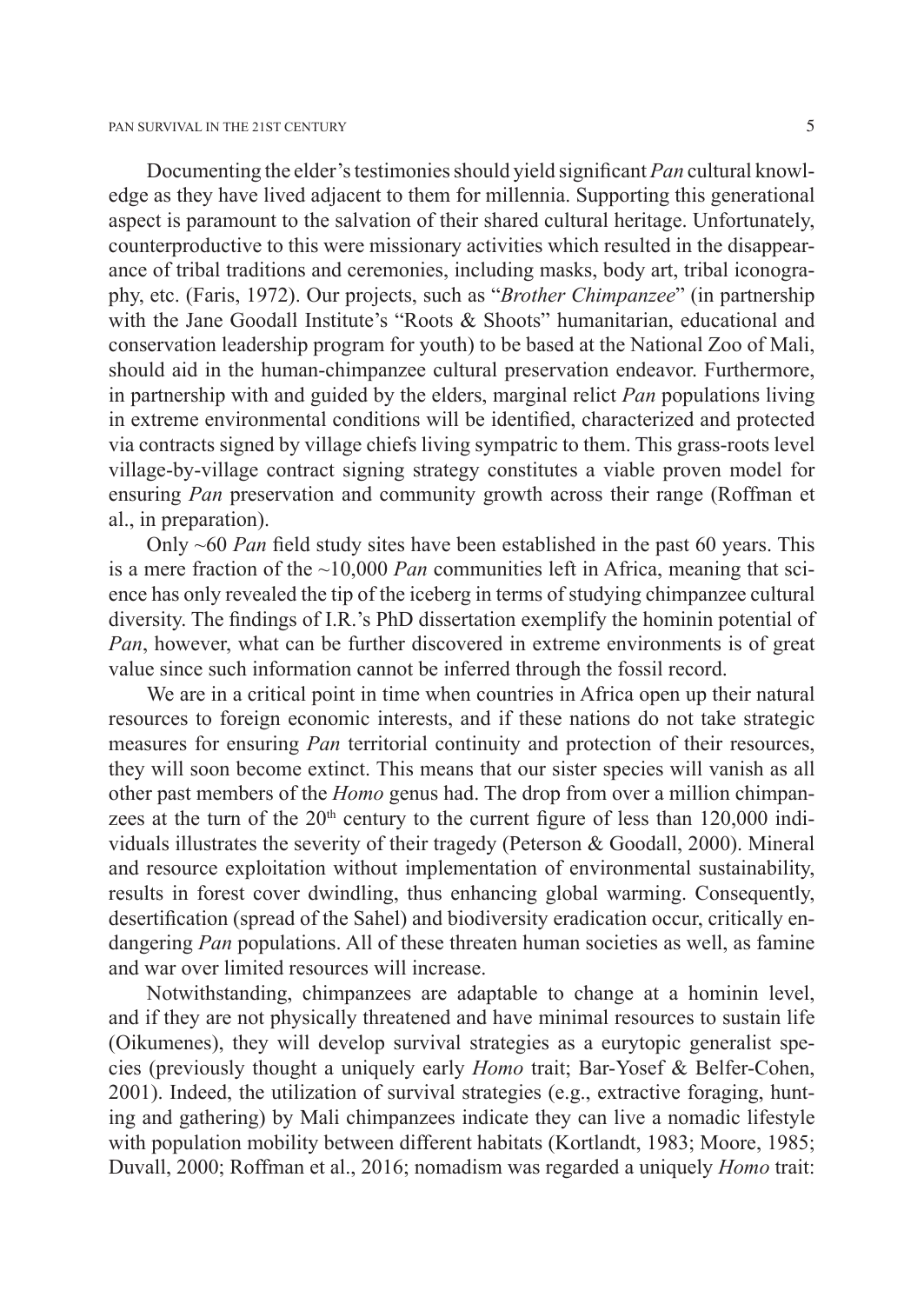Hassan, 1979; Wood & Strait, 2004). Preservation of existing chimpanzee habitats and protection of their natural resources and springs, together with planting fruit and shade trees to create green corridors between them, is thus paramount to secure the minimal requirements for *Pan* survival.

## **Reservations and Sanctuaries as Alternatives to Zoos**

Captivity is mentally and culturally degenerative to *Pan*, as zoos, labs and circuses do not allow their cultural preservation and expression. Enrichment keeps them temporarily interested, with their minds distracted from stereotypic behaviors. However, without the development of cultural, group and personal identity, no material culture can be expressed, and after generations in captivity their endemic traditions and customs are lost. *Pan* groups are regularly split between zoos, not allowing alliances and social ties to be maintained across time (Roffman et al., 2015a). This has resulted in extensive mental/psychological stresses and illnesses, including severe trauma, depression and other psycho-pathological patterns of behavior (Bradshaw et al., 2008; 2009). Therefore, a gradual transfer of all *Pan* from captivity to reservations and sanctuaries must take place, since these hominin sister-species to humans should not be imprisoned and exhibited against their will.

As captive *Pan* cannot be relocated to Africa due to health and logistical reasons, substitutes to the wild should be allocated in the form of open reservations. The National Zoo of Mali may constitute a model to this strategy, in which a natural valley with dry creek, cliffs, fresh water spring, wood patches and brush habitat will be fenced so that the chimpanzees can live in a natural environment. The Mali zooreservation approach is optimal, as both sites are adjacent and transfer between them is convenient. Chimpanzees and bonobos should no longer be held in cages with climbing playgrounds, that are no different from solitary confinement in a prison. Under such conditions fulfillment of their hominin suite of traits and personal growth are obstructed, hence their cultural development and rehabilitation cannot take place.

Alternatively, a natural environment simulating various habitats with different ecotypes and microclimates, permitting choice of preferred locations, should be designated (Roffman & Nevo, 2010). This was inspired by I.R.'s reconnaissance surveys and interpretation of chimpanzee nomadism, hunter-gatherer and trail marking survival strategies at the Mali field sites (Roffman et al., 2016). Such a reservation should preferably comprise of home-ranges large enough to harbor multi-habitat zones with access to fresh drinking water, trees, bushes, ledges to nest on, and caves/ cliff dwellings to hide in. The diverse natural raw materials used for toolsets in food processing, nesting and shelter construction, as well as in other social activities, will be habitat specific.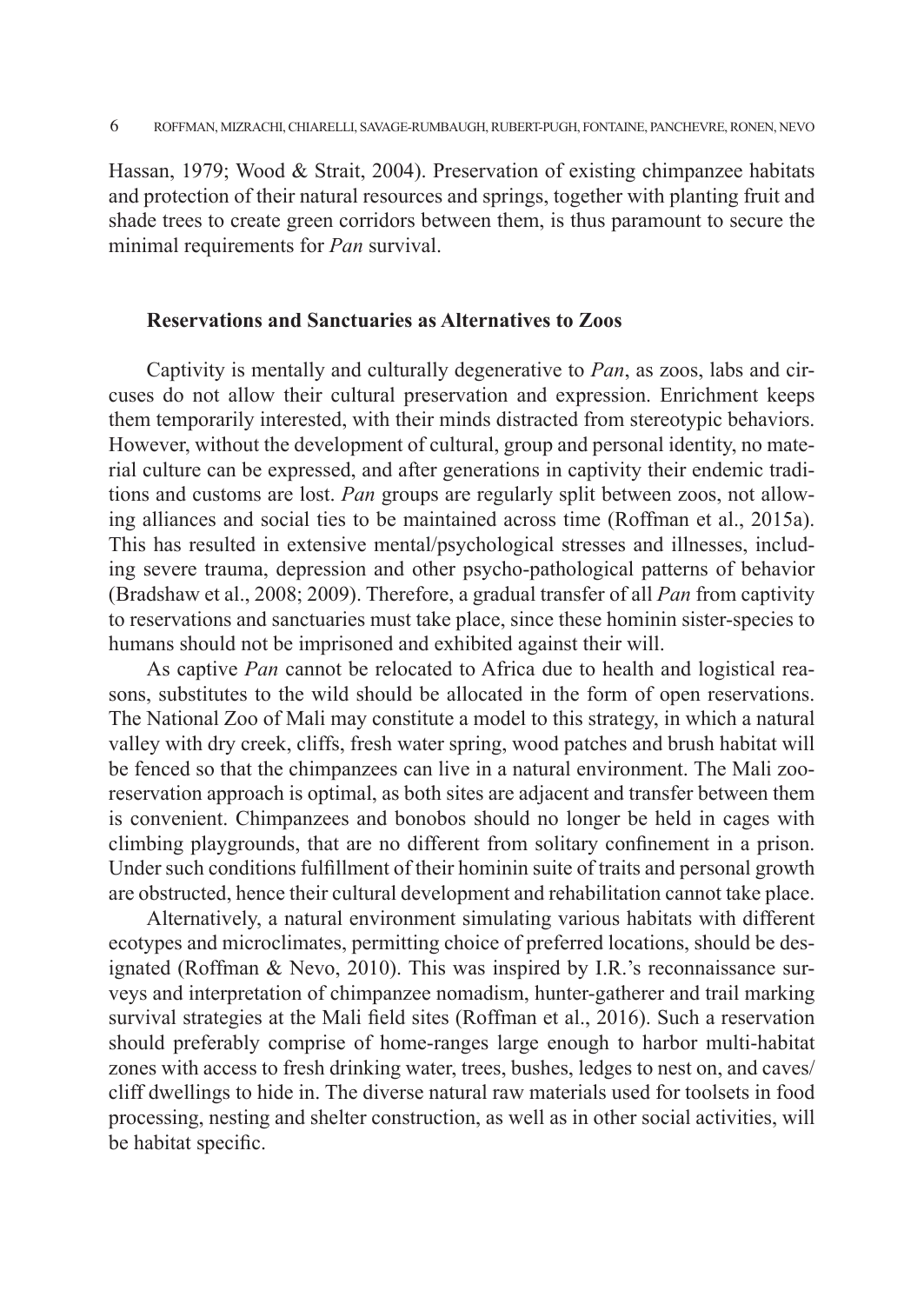These opportunities should be provided to *Pan*, since trail marking, mapping and exploring their environment is a significant component of their daily life (Savage-Rumbaugh et al., 2007; Roffman et al., 2016). The different natural resources of the varied locations will encourage strategic planning and develop experiential methodologies for them. Difficult-to-access resources, e.g., logs, hard nuts and underground tubers, will bring about the necessity to produce and use complex toolsets for extractive foraging. This will encourage group alliance building, social cohesion and sharing, which are common in wild *Pan* cultures (Goodall, 1986; Whiten et al., 1999; Boesch et al., 2009). The proposed reservations will thus provide a suitable environment for the personal and cultural rehabilitation of *Pan* released from captivity. Since *Pan* has exceptional adaptational plasticity, it is expected that any multihabitat natural environment providing basic resources will be suitable for them. The number of chimpanzees populating such a reservation depends on its size, topography, and the availability of sustainable resources.

Moving captive chimpanzees to multi-ecotype reservations will enable a better future for *Pan* living outside of Africa. Ethically, we cannot continue to ignore *Pan*'s suite of hominin traits (Roffman, 2016) shared to a level of sister-species with humans (Uddin et al., 2004), with the genetic evidence supporting their reclassification as early *Homo* (Wildman et al., 2002; 2003). Therefore, members of our genus cannot be forced to be held captive without being able to fulfill their hominin cultural potential, and *Pan* should be regarded as hominin. If we were to find another extant member of our *Homo* genus, it would be equally unethical to hunt, capture, separate families or imprison them, and not learn everything we can by observing their cultures and behaviors. As *Pan* embodies our early *Homo*/hominin cultural heritage, we must respect and learn from them, as they carry the secrets of our own past.

There is a limit to how much can be interpreted from the fossil record, hence, *Pan* ethnographic observations are critical to the full understanding of hominin suite of traits, cultures and competencies. *Pan* like humans carry the genetic baggage of millions of years of hominin evolution and millennia of cultural heritage. We must not lose *Pan* populations in captivity to psychological degeneration, since life without personal/group identity and culture is empty. Enabling *Pan* to express their competencies is as important as socialization, learning, cultural development and immersion for a child in a tribe. Production and appropriate sequential utilization of stone tools (paralleling early Oldowan light duty and heavy duty tools) for breaking logs and long-bones by *Pan* (resulting in wear-patterns equivalent to those produced by *Homo*/hominins; Roffman et al., 2012 ; 2015b ; 2018 in preparation), can no longer be designated merely as made by great apes (hominids), but rather by extant hominins. Furthermore, those who can write, paint, produce, interpret and recollect caveart type iconography should be provided with means to do so, be freed and regarded as *Homo* (Roffman, 2008).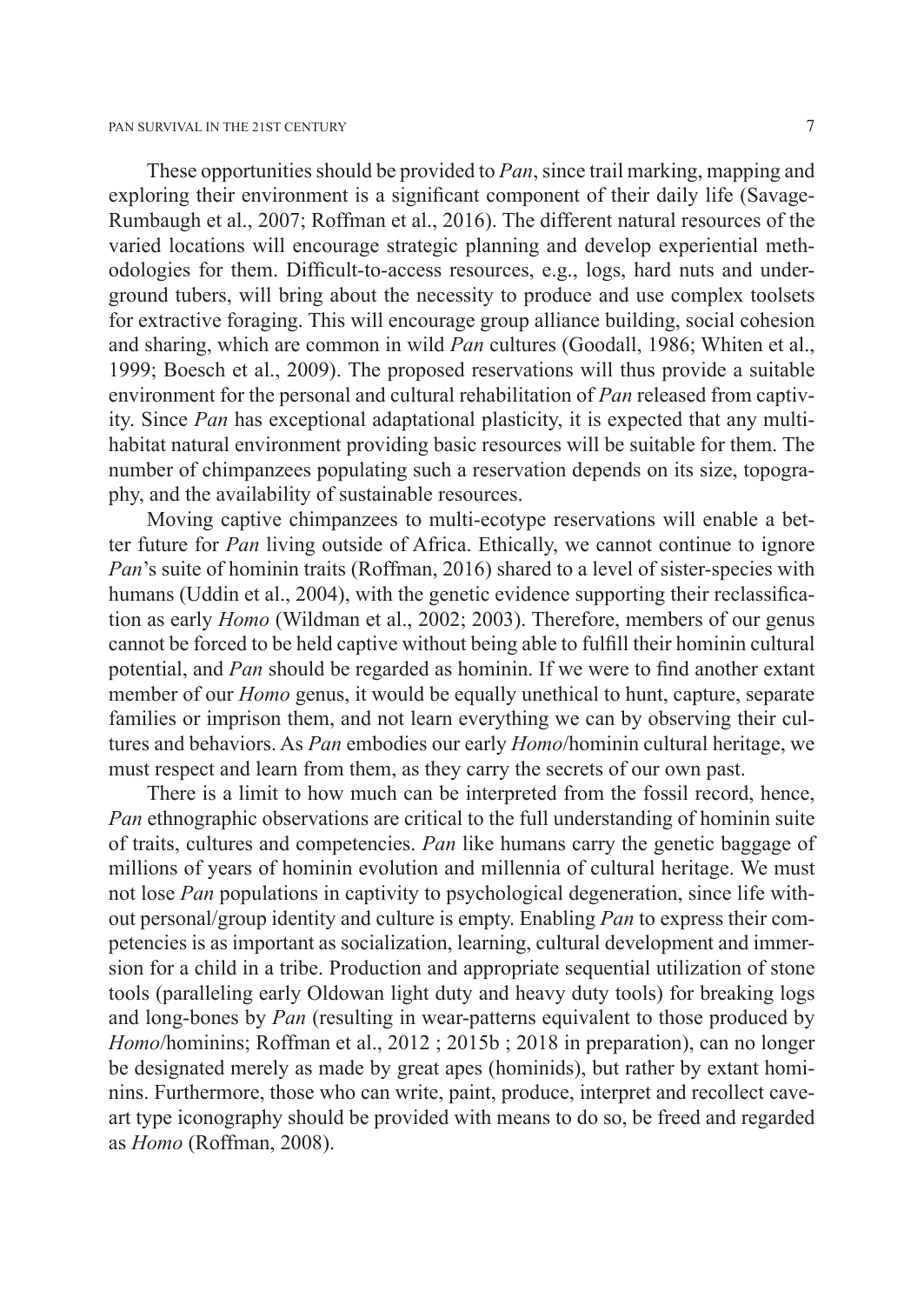#### **From Captivity to Freedom**

Parallels can be made between the personal/cultural devastation of captive *Pan* to those of enslaved or concentration camp imprisoned humans (Davies, 1971). These include transport conditions, mortality rate, tattooing numbers and the removal of any sign of selfhood, heritage, customs, and cultural identity. Furthermore, splitting up families, erasing privacy, dignity and choice, result in the ruin of their cultures and traditional ways of life. The "closed systems/facilities" do not allow any previous cultural attributes to be remembered or expressed, as they were eliminated by captivity. For rehabilitation to occur, they must be freed from these closed cages and be allowed to fulfill their potential and revive their cultures. These "closed systems" should be "opened" (Davies, 1971).

The personality and behavior of the demoralized captive *Pan* changes drastically compared to their natural counterparts. Wild *Pan* have been shown to exhibit moral order and social rules and to differentiate between right and wrong (Goodall, 1986). As a result of years of oppression and forced incarceration, chimpanzees in captivity have developed apathy and aggression towards humans as well as towards themselves. Their inability to maintain communal stability in captivity, brings about immeasurable stress and depression, culminating in PTSD (post-traumatic stress disorder; Bradshaw et al., 2008; 2009), psychosis and self-mutilation (especially in biomedical facilities; Roffman & Nevo, 2010). Henceforth, mental, social, cultural and personal rehabilitation is imperative for *Pan* to survive and be fully liberated.

Furthermore, exposure to public observation is a known cause for stress in captive *Pan*. For example, before the renovated Mali zoo was opened to the public, the chimpanzee cage enclosure was green with brush and fruit trees. However, once visitors were allowed access to the zoo, the vegetation was cleared by the chimpanzees as a sign of distress (I.R. & M.P.'s personal observation). Therefore, display of *Pan* must be voluntary and not conducted by means of forced exhibition, as it was realized to be unethical to exhibit human tribal members in zoos at the turn of the 20th century and deformed humans in sideshows decades later. The current hominin reclassification of *Pan* places them outside of the animal realm, and into the prehuman family lineage. This has moral implications for ending their treatment as property and providing them with personhood (Hall & Waters, 2000).

In order to ensure *Pan* survival we must preserve their wild cultures and rehabilitate those in captivity. A global *Pan* reservation, liberation and cultural rehabilitation program will undoubtedly result in invaluable anthropological and ethno-archeological discoveries. These include cultural, behavioral, language lexicons and all other evolutionary developments previously regarded as uniquely *Homo*. Reinstating *Pan*'s freedom to hunt, gather and employ extractive foraging strategies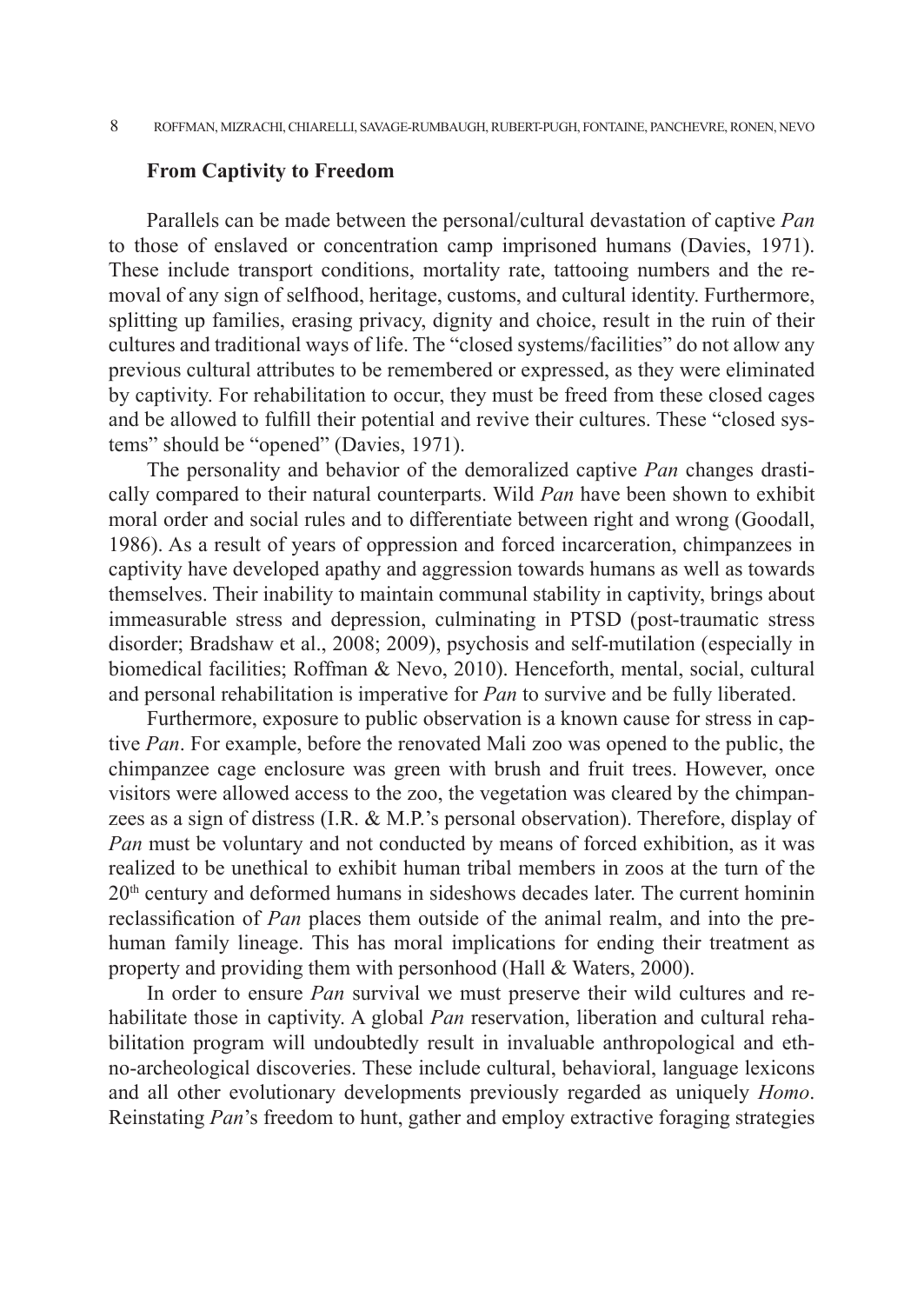for their sustenance will largely free them from their dependency on humans, allowing their communities to focus on reestablishing their group identities and cultures. Such a strategy will require the foundation of self-sufficient nature reserves with sustainable resources.

This program will rebuild trust between chimpanzees and humans enabling participatory ethnographic observations to conduct a comprehensive long-term study of *Pan* cultures. For deciphering *Pan*'s language lexicon of meaningful vocalizations and gestures (otherwise not possible to fully witness in the stressful captive and unnatural settings; Roffman et al., 2015a), researchers should build alliance with one of the chimpanzee leaders in a group, enabling the observer to access their society. Moreover, providing *Pan* with freedom will reduce the level of inner/inter group aggression, also allowing for bilateral informational-exchange to take place between chimpanzees/bonobos and humans, thus bridging the communicational gap between the two. Under such circumstances, humans with cognitive developmental delay may be aided by the cross-cultural communicational exchange with *Pan*. They will both be able to converse in miming, meaningful vocalizations, iconographic representational art and music, resulting in the acquisition of new skills by the disabled people, with both sides benefiting from this meaningful interaction (Rumbaugh et al., 2016).

*Pan* families in captivity are formed artificially as chimpanzees are transferred regularly from one zoo to another to maintain small exhibits facilitating breeding and reducing aggression within a group. This is the opposite of *Pan* social structure in the wild, which is based on strong generations-long alliances, family groups and coalitions within communities (Goodall, 1986). Zoos have always maintained familial severing causing great stress to *Pan*, who fear strangers and social change. Sadly, lifelong familial relations are not given consideration in captivity, and in biomed this has been taken to the extreme, where they have for decades been deprived of all social interactions, being caged alone (Peterson & Goodall, 2000). To correct this and rehabilitate *Pan* in captivity, they should be allowed to have their own stable community support, permitting formation of alliances and healthy familial relationships based on trust and sharing. Open reservations will alleviate conflicts, enable privacy and peace establishment via chimpanzees splitting into sub-groups.

Bridging the *Pan*-*Homo* communicational barrier by comprehending their body language, facial expressions and learning their meaningful vocalizations and gestures, will further support tension relief (Savage-Rumbaugh et al., 2007; Roffman, 2016). Deprivation of *Pan* from their cultural attributes and the expression of their hominin suite of traits results in the deterioration of their mental stability. Zoo and laboratory chimpanzees can thus be compared to isolated "wolf-children" (Malson, 1972) not permitted to develop their cultures, identity, personality and high level mental competencies. The Bonobo Hope Sanctuary (BHS) in Iowa, USA, housing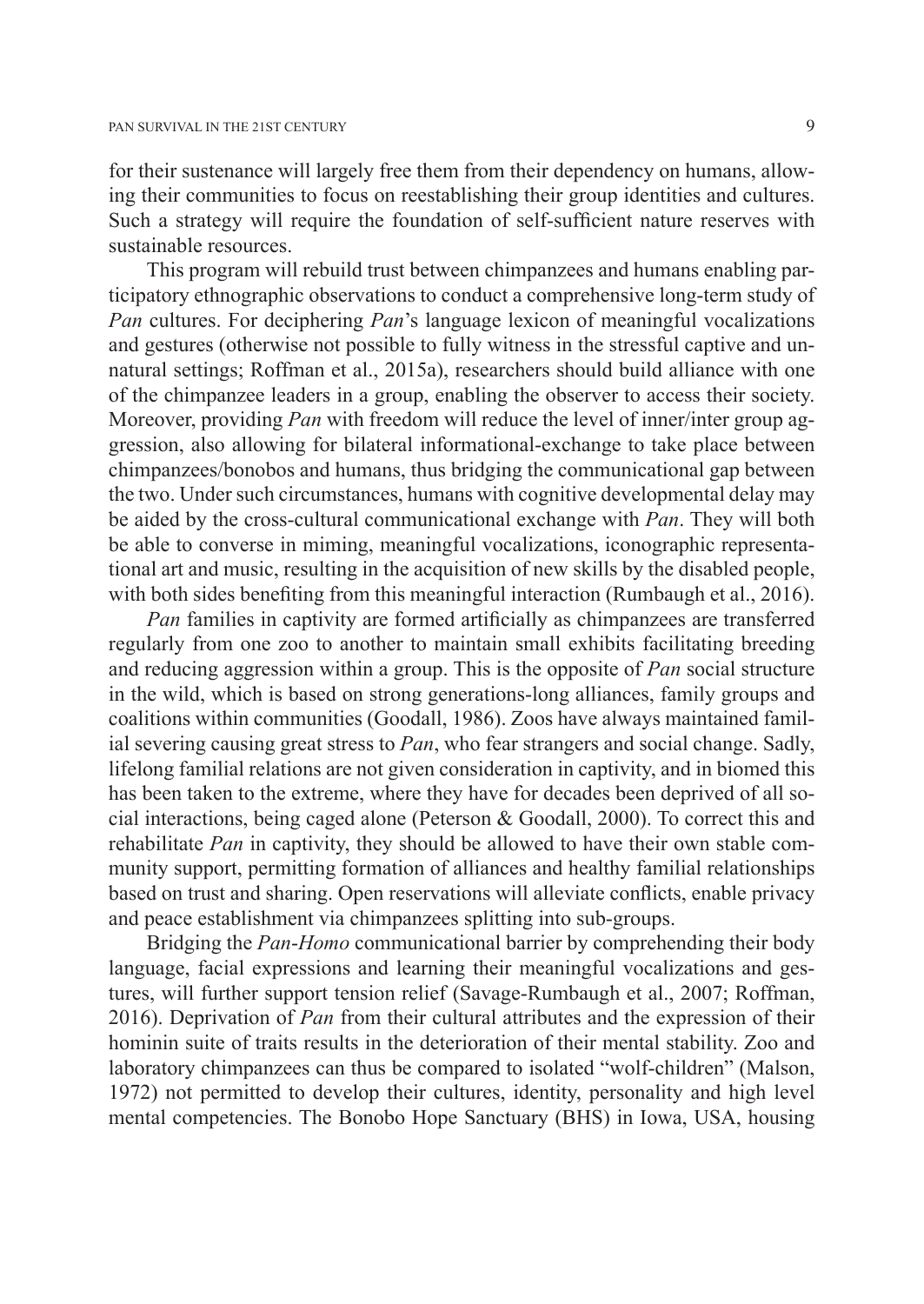the *Pan/Homo* bi-cultural Wamba family of the language competent bonobos Kanzi, Pan-Banisha and Nyota (Savage-Rumbaugh et al., 2007), enabled the expression of their full cultural potential. In this semi-captive sanctuary their *Homo* traits were expressed to a great extent, unlike those previously described at any other *Pan* captive site.

The knowledge accumulated for *Pan* over the years (Kano, 1972; Goodall, 1986; Corbey & Theynissen, 1993; Wrangham et al., 1994; Whiten et al., 1999; McGrew, 2004; Boesch et al., 2002) argues against their continued confinement in degenerating conditions. We must take responsibility to protect and preserve our only living sister-species, and allocate proper environments for them that will ensure their survival both in captivity an in the wild. Man has destroyed their habitats, exterminated their cultures, and has driven their populations to the brink of extinction. It is thus time for *Pan* to receive their rightful place in the pre-human family lineage of hominins. Time has come for us to treat the remaining *Pan* with dignity, protect their habitats in the wild, take action towards their emancipation from captivity, and learn from them about our own evolution. Studying their survival strategies, e.g., tool making, shelter construction and medicinal plant use, should open a window to the understanding of our ancient past, and the data collected will harbor the potential to benefit present day humanity.

## **Cultural Rehabilitation**

To materialize *Pan*'s social and cultural rehabilitation, it is vital to provide them with expansive terrain to enable the expression of their spatial cognition/mapping skills. This will allow allocation of task-specific areas for, e.g., raw material gathering, resource extraction, tool making, food processing, nesting/dwelling (cliffs, ledges and caves), social activity sites and trails to enable nomadism. These attributes are all critical hominin survival strategies found in Mali chimpanzee cultures (Roffman et al., 2016).

Being separated for decades from their cultures and families in Africa, and transported to zoos or laboratories (Peterson & Goodall, 2000), *Pan* were deprived of their customs and traditions, having no access in captivity to suitable raw materials or natural surroundings that allow their fulfillment. Hence, *Pan* in zoos had to reinvent their language and group identities among other cultural attributes (Roffman et al., 2015a; Watson et al., 2015). Noteworthy are the toolset competencies exhibited by semi-captive (sanctuary) *Pan*, using them in sequential actions to extract preferred resources at a level of early *Homo* (Roffman et al., 2012; 2015b); similar observations were documented for wild chimpanzee cultures (Hernandez-Aguilar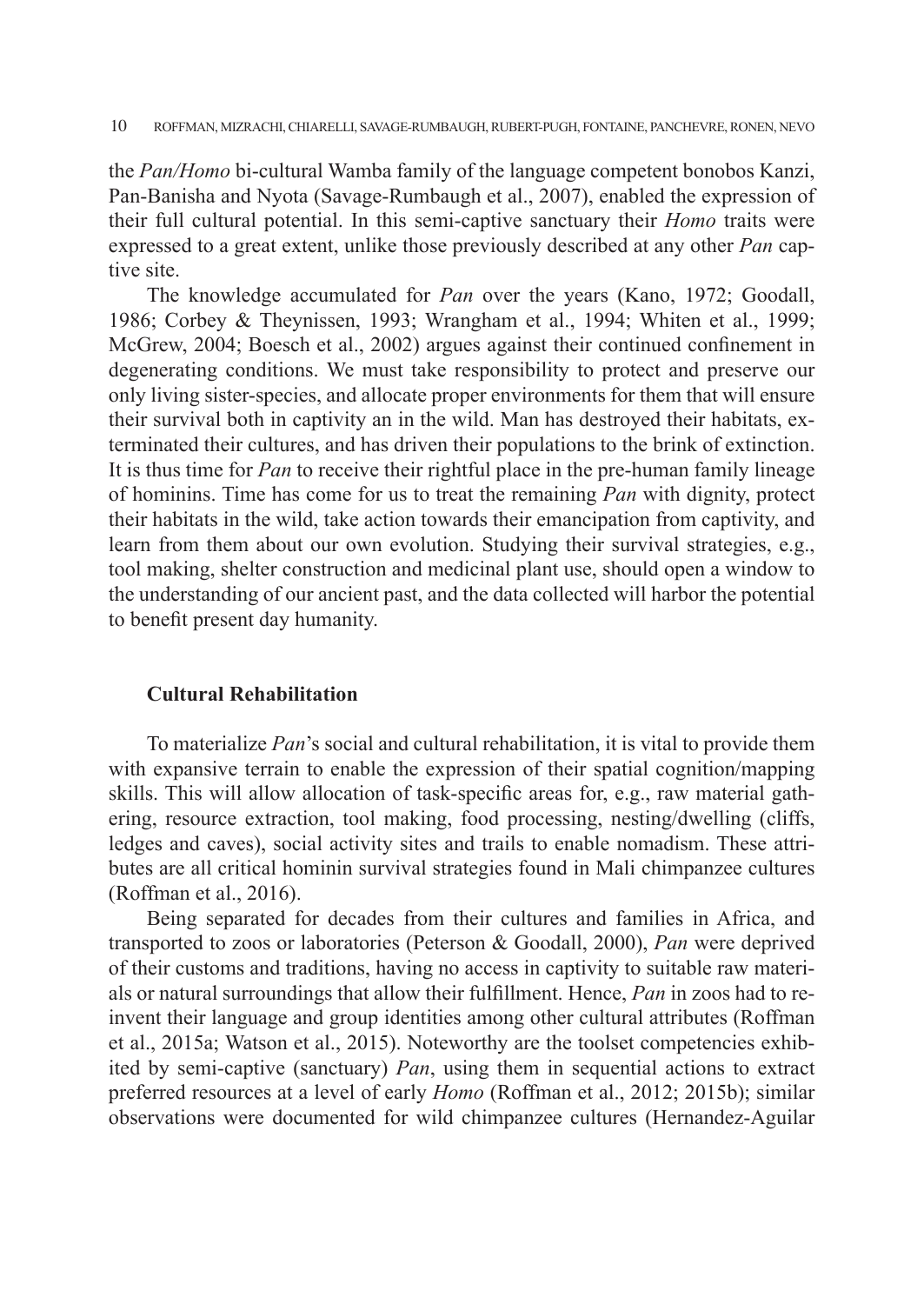et al., 2007; Boesch et al., 2009; Sanz and Morgan, 2007). Cultural rehabilitation for captive *Pan* can be possible if they are permitted to live in suitable reservations, individual alliances and familial relations will be formed and mark the beginning of community rebuilding. Since *Pan* have been shown to have moral order (e.g., parental/rules obedience, punishment/sanctions, alliance building and caring for the weak and disabled; Goodall, 1986; Roffman et al., 2015a) we should enable them to fully develop these characteristics.

Cultural rehabilitation after liberation from imprisonment is possible, as seen in the cases of freed slaves and concentration camp prisoners (Davies, 1971). I.R.'s research on alliance building, personal identity, and cultural attributes in *Pan*, suggests that release to reservations will not only enable reconstructing *Pan* communities, culture and social order, but should also ameliorate their mental and psychological conditions. The appreciation of *Pan* to the betterment of their living conditions was manifested in the case of Mali zoo chimpanzee Samba's alliance with I.R. after new clear water sinks and a pool with water plants and fish were installed, traditional mud hut dwellings were built for privacy, and fruit trees planted in their enclosure. This covenant exemplifies *Pan*'s moral order, in which Samba was serving as an interpreter instructing the other two chimpanzees to respect the author's good will (Roffman et al., 2015a).

#### **On the Road Towards a Better Future**

Cultural rehabilitation of *Pan* prior to their relocation to reservations should begin with preparatory steps for self-procurement, such as the challenging preferredresource extraction strategies employed by the authors. Nowadays captive *Pan* are not living to their full hominin potential as their surroundings deny them personal autonomy and agency. They live out their imprisoned lives in boredom, their welfare in captivity is compromised, and aside from mere survival their future is hopeless. This is the result of human society ignoring *Pan*'s place in the pre-human lineage as hominins. Such reclassification, supported by social, cultural, cognitive and genetic data, should provide them with the basic rights to fulfill their existence as members of our genus. We have no other scientifically recognized extant sister-species and the way we have treated them so far is unacceptable. Just as ancient humans eradicated other members of their *Homo* genus, we currently execute that on extant non-human hominids (gorillas and orangutans) and hominins (chimpanzees and bonobos). Their populations are decreasing rapidly, mainly due to hunting, deforestation and mining. As a result, vast habitats have been destroyed, most of their communities have been exterminated, and the danger of their extinction is more tangible and imminent than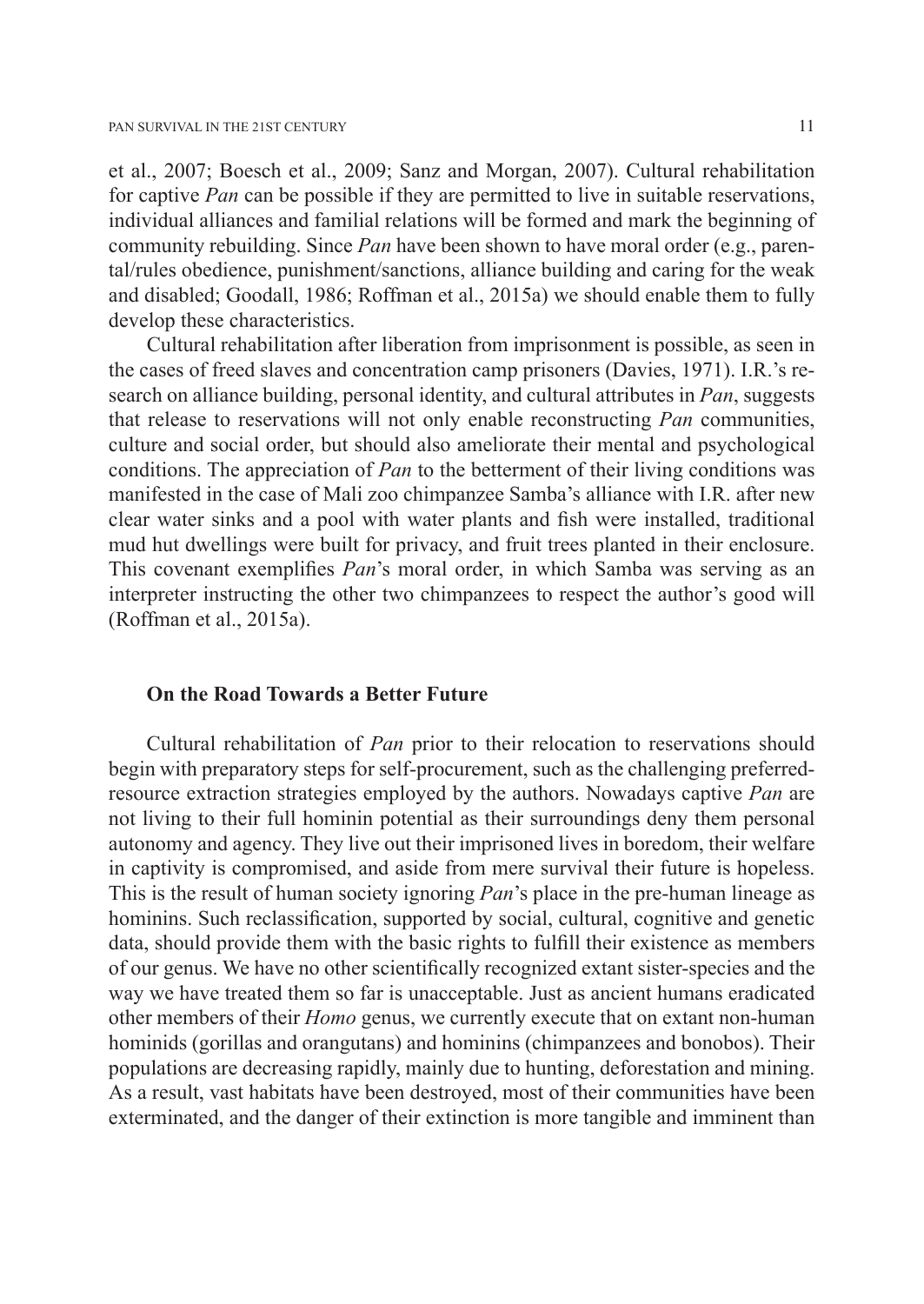ever before. Therefore, we now have the last chance to preserve these critically endangered populations, after conquering nature and exploiting it unsustainably solely for the benefit of mankind.

Chimpanzee cultures today mirror our prehistoric past. They have survived on earth long before humans, and we have much to gain by learning from their cultural diversity and medicinal - plant/mineral uses. As evidenced throughout history, humanity can be highly destructive, but may also be highly constructive and we must take immediate action to protect *Pan* habitats by saving entire ecosystems of immense biodiversity and resources, prevent desertification, combat climate change and restore natural stability. These efforts will result not only in the preservation of chimpanzee cultural diversity, but also in conservation of the rich historic cultures of tribal indigenous communities sharing these environments.

Chimpanzees are a species with high phenotypic adaptation plasticity, meaning they are adaptable to different habitats, even in extreme environments. According to our hypothesis the relict marginal populations of chimpanzees surviving in low resource near-arid environments (Suzuki, 1969; Kortlandt, 1983; Moore, 1985; Duvall, 2000; Pruetz, 2007) evolved parallel adaptations to those of hominins living along the Rift Valley (Tuttle, 1975; Vrba, 1985; Ullrich, 1995; Reed, 1997; Wood and Richmond, 2000; Bar-Yosef and Belfer-Cohen, 2001; Wood and Strait, 2004; Plummer, 2004). These include varied survival strategies, e.g., nomadic mapping via trail marking, extractive foraging, hunting and gathering, diverse nest type constructions, living in cliff dwellings, and exhibiting a high degree of bipedalism (Roffman et al., 2016). In fact, *Pan* fossils were recently found at Kapthurin Formation, Kenya, on the Rift Valley, evidencing the first example of *Pan/Homo* sympatric living, undergoing parallel selective pressures as seen in *Pan*'s dental wear, suggesting low resource availability (McBrearty & Jablonski, 2005) as in Mali. Therefore, the near-arid savanna chimpanzee survivability is feasible, provided that their marginal habitats are preserved and connected between them, and the tribal traditions of *Pan*human coexistence are restored. Their existence in Mali signifies the cultural potential for other marginal *Pan* habitats in Africa, indicating that we must establish as many field sites as possible in these environments to fully uncover their early *Homo*/ hominin suite of shared traits. Through tribal leadership/partnership and contractbased programs, *Pan* populations will revive, even returning to regions where they were extirpated from. Furthermore, planting fruit/shade trees to connect between isolated *Pan* communities, and encouraging sustainable pastoral agriculture, should help to renew the chimpanzee/human peaceful living (Duvall, 2000; Roffman et al., 2016). Also, indigenous youth should be motivated to learn from their elders about past traditions of *Pan* cultures, since these are currently being severed due to outside influences like modernization or religious missionaries. *Pan*'s cultural protection is thus directly connected to the preservation of both tribal heritage and biodiversity in Africa, and their survival is our survival.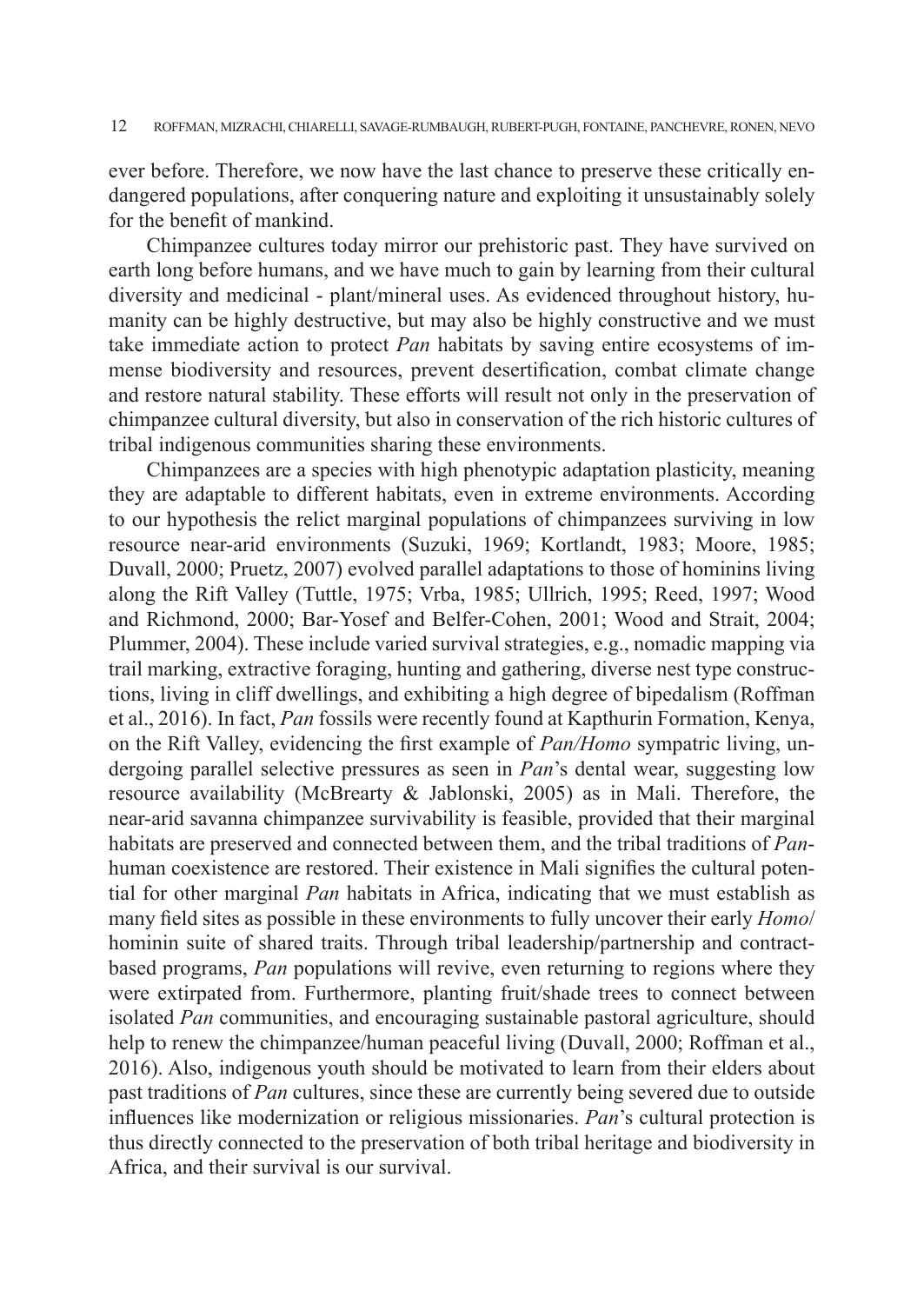#### **Personhood, Sanctuary & Reservation Rights**

Bi-cultural language-competent bonobos Kanzi and Pan-Banisha demonstrated high mental competencies at the level of early *Homo* as regards Oldowan type multistage sequential tool use (Roffman et al., 2012; 2015b). They also demonstrated representational mark-making iconography production and their respective meaning recollection across time along with interpreting hieroglyphic-type icons in human cultural terms. Therein, *Pan* demonstrated indexicality (prominent attributes representing a whole object; i.e., feather=>bird; foot print=>lion, etc.), associative and abstract thinking – all thought previously unique to later *Homo* and humans (Roffman, 2008). Furthermore, male chimpanzee Ronnie demonstrated use of pantomime via informational-exchange in human terms (by visual syntax of subject, object, action and direction). Kanzi had left a "written" message that only I.R. could interpret, by etching the Hebrew symbol "*Chai*" (חי) with his fingernails on a laminated Lexigram paper that he ripped open, referring to a shared experience they had several months earlier. Mali zoo female chimpanzee Fatim demonstrated understanding of rules and social sanctioning, through being scolded by male Samba after she tried to pull down the authors' pants. Her immediate apology in submissive fashion (with hands above her head, crouching down in front of Samba) suggests she was genuinely sorry for breaking the rules of his alliance with the author, based on friendship and moral responsibility. All of these exemplify that *Pan* have a wide variety of *Homo* traits, control their actions, understand codes of social conduct, and thus deserve basic legal rights (as described for humans in: Waldron, 1989).

Personhood rights are stated to be conferred to those who have high-level mental competencies, and given by virtue of being human. However, since *Pan* exhibit a high degree of shared suite of traits with hominins, they too deserve to be included in that category. In addition to the aforementioned, they produce and properly use pre-agricultural tools, have early *Homo* type foraging/hunting/gathering capabilities, and even show the architectural prerequisites for shelter construction. Moreover, they are eurytopic (generalist species), develop habitat-specific survival strategies and frequent bipedalism, thus fulfilling the criteria to be reclassified as hominin/ early *Homo*, and deserve the basic rights for personhood. Such would be given to any other members of *Homo*/hominin if theoretically they were to be found alive today. In more detail, *Pan*'s competencies are parallel to those of *Australopithecus* and *Paranthropus* hominins, up to the level of *Homo habilis* early Oldowan tool production and utilization abilities, including appropriate sequential action use of stone/antler/wood toolsets, even in long bone marrow extraction. These have resulted in *Homo*-type tool specific wear-patterns (macroscopic) on the substrates and the stone-tools themselves (microscopic), which exhibited "finger prints" of appropriate tool and action-specific function [hammer, chopper, wedge, shovel (heavy-duty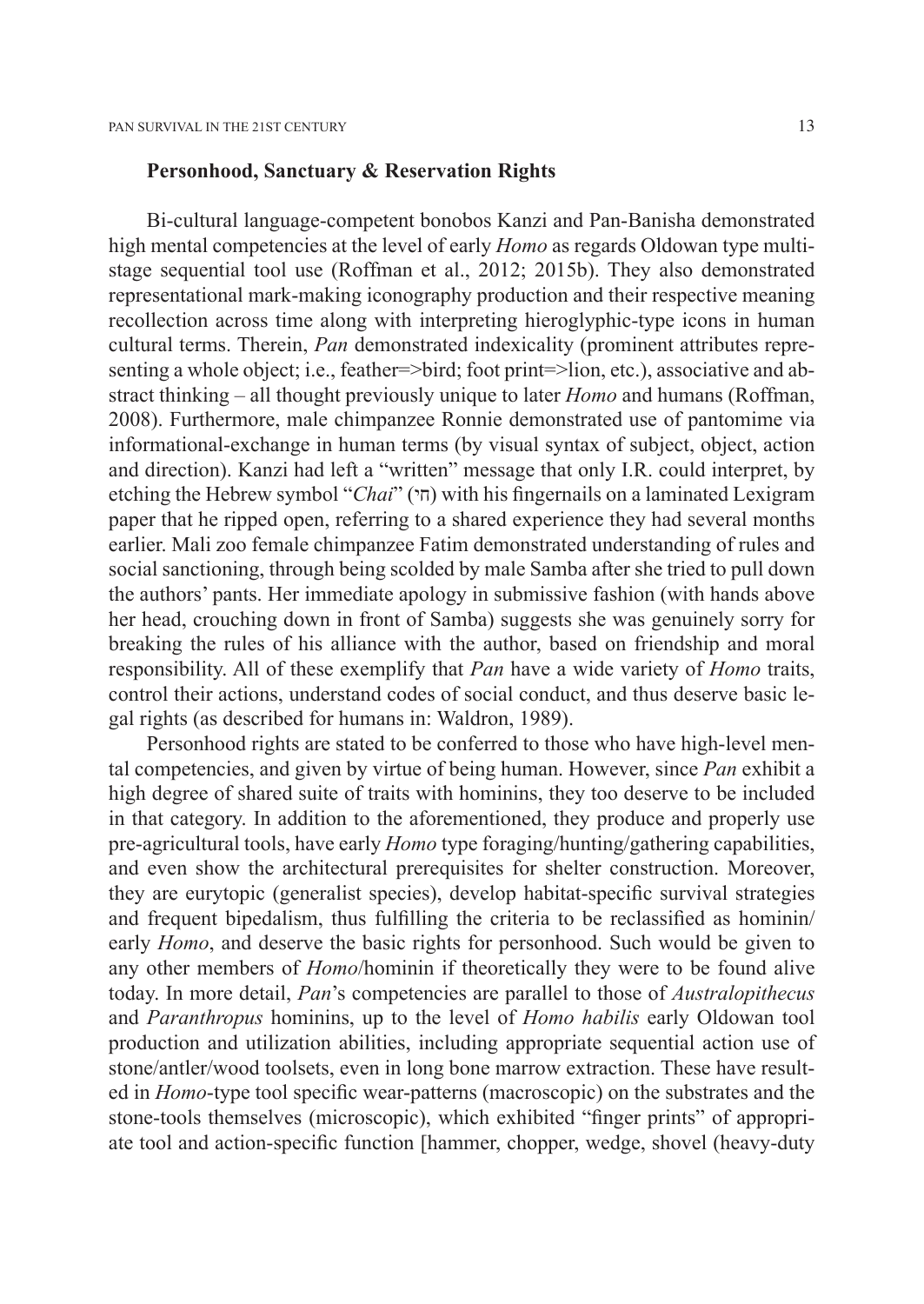tools); drill, scraper, cutter (light-duty tools): Roffman et al., 2012; 2015b; 2018 in preparation].

Henceforth, *Pan* can no longer be legally categorized as "property", as they define their own property (Hall & Waters, 2000) and are hominin beings who should live in freedom, possessing personality and selfhood as members of a community with unique group-identity and culture. They should be allowed to live their lives peacefully in a meaningful way with interests and goals, and fulfill their personal potential, without constant fear, trauma, torture, and the risk of death by being imprisoned. They ought to live through personal agency and cultural protection, conducting free daily life within their socially supported communities. As there are 'natural rights of humans' (Waldron, 1989), likewise there must be natural rights of *Homo*/ hominins.

Once social attitudes towards chimpanzees change, restoration of their cultures becomes possible, and their welfare is significantly improved. Referring to them not as "object", "property" or "animal", but as our sister-species, will enable bilateral informational exchange between *Pan* and humans. Ending fear, boredom and stress together with PTSD treatment is paramount to their mental health restoration and rehabilitation (Bradshaw et al., 2008; 2009). Leading their own cultural life will give them new hope, with a sense of worth, strength and pride in their unique *Pan* identities. As a result, their dependency on human caregivers shall diminish, and they will progress towards independent sustenance (as observed in our extractive foraging research: Roffman et al., 2012; 2015b), a key step for emancipation and autonomy. They will develop personal/group responsibilities and interests, adopt daily routines, and reestablish moral order, care and group cooperation. The most prominent example of *Pan* living in semi-captive/sanctuary conditions was demonstrated by the bicultural bonobo Wamba family, in which emphasis on individual empowerment and self-fulfillment proved its efficacy (Savage-Rumbaugh et al., 2007). It is our moral obligation for *Pan* in captivity to replicate this model and liberate chimpanzees from laboratories, zoo enclosures and entertainment worldwide, as a first phase towards their future release back into nature. After over a century of atrocities inflicted upon *Pan* by humans both in captivity and in the wild, time has come for reparation of and reconciliation with our closest living relatives.

#### **Emancipation and Declaration**

The acquisition of basic rights allows for wellbeing and the fulfillment of personal interests and goals. Provision of individual and community rights to all hominins will enable their cultural preservation and protection. Freedom of choice and movement in a safe expansive natural environment with diverse enriching activities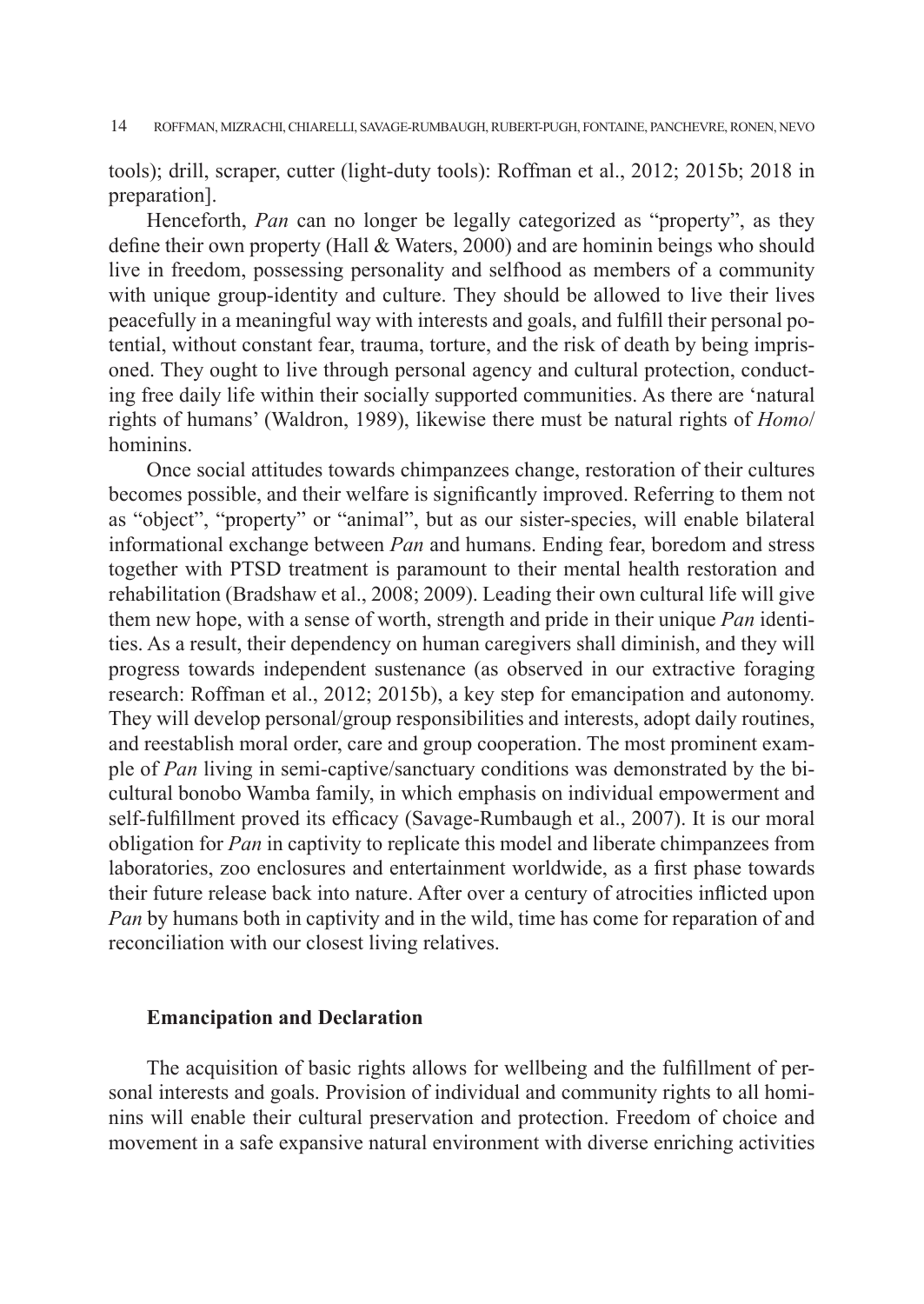will help rehabilitate *Pan* cultures. Liberation entails a wide range of occupations that natural reservations permit, from setting forth their own rules and norms to making their own daily life decisions. Granting autonomy in a protected area to individuals and groups will ensure their rights and security and enable them to control their lives, care and sustain themselves (Waldron, 1989).

Rights and autonomy are given to those who have bilateral informational-exchange, symbolism, rational, moral order and social organization, as described for humans (Waldron, 1989) and should also be given to *Pan* who meet these criteria (Roffman, 2008; 2016). Awarding *Pan* with autonomy and self-determination will ensure their freedom of action as well as expression of their potential without apprehension of personal harm of any kind, which is essential for the continuity of their cultural existence. Such rights of freedom and independence were hitherto endowed solely within the human society, and we hereby proclaim to apply them upon *Pan* as well. The ability of chimpanzees to express their individual and group identities, as well as extensive cultural potential, entitles them to self-determination. This should be applied for all extant and extinct hominins.

An international league for *Pan* liberation, cultural rehabilitation and preservation is hereby established through this manifesto. We call upon all nations harboring *Pan* to either provide land for their reservations or transfer them to those able to do so. States with wild *Pan* populations will be requested to designate specific home ranges as hominin cultural heritage sites with indigenous responsibility for their protection. For historical purposes, a "black album" will be compiled with all the atrocities chimpanzees have undergone in biomedical laboratories. The relevant data will be gathered via the utilization of the freedom of information act (FOIA) law. Furthermore, comprehensive documentation of indigenous African tribal knowledge on *Pan*-*Homo* relations, traditions and cultural observations will be produced. This is the time to release *Pan* from laboratories, zoos and entertainment, as we can still save our sister species both in captivity and in the wild, ensuring their survival through the  $21^{st}$  century and beyond.

In Memory of: Prof. Avraham Ronen (1935-2018) Dr. Simcha Löw (1899-1981) Elizabeth Rubert-Pugh (1957-2019).

Acknowledgements:

The generous support of the following organizations is highly appreciated: The Mohamed bin Zayed Species Conservation Fund; The Jane Goodall Institute; The Leonardo DiCaprio Foundation.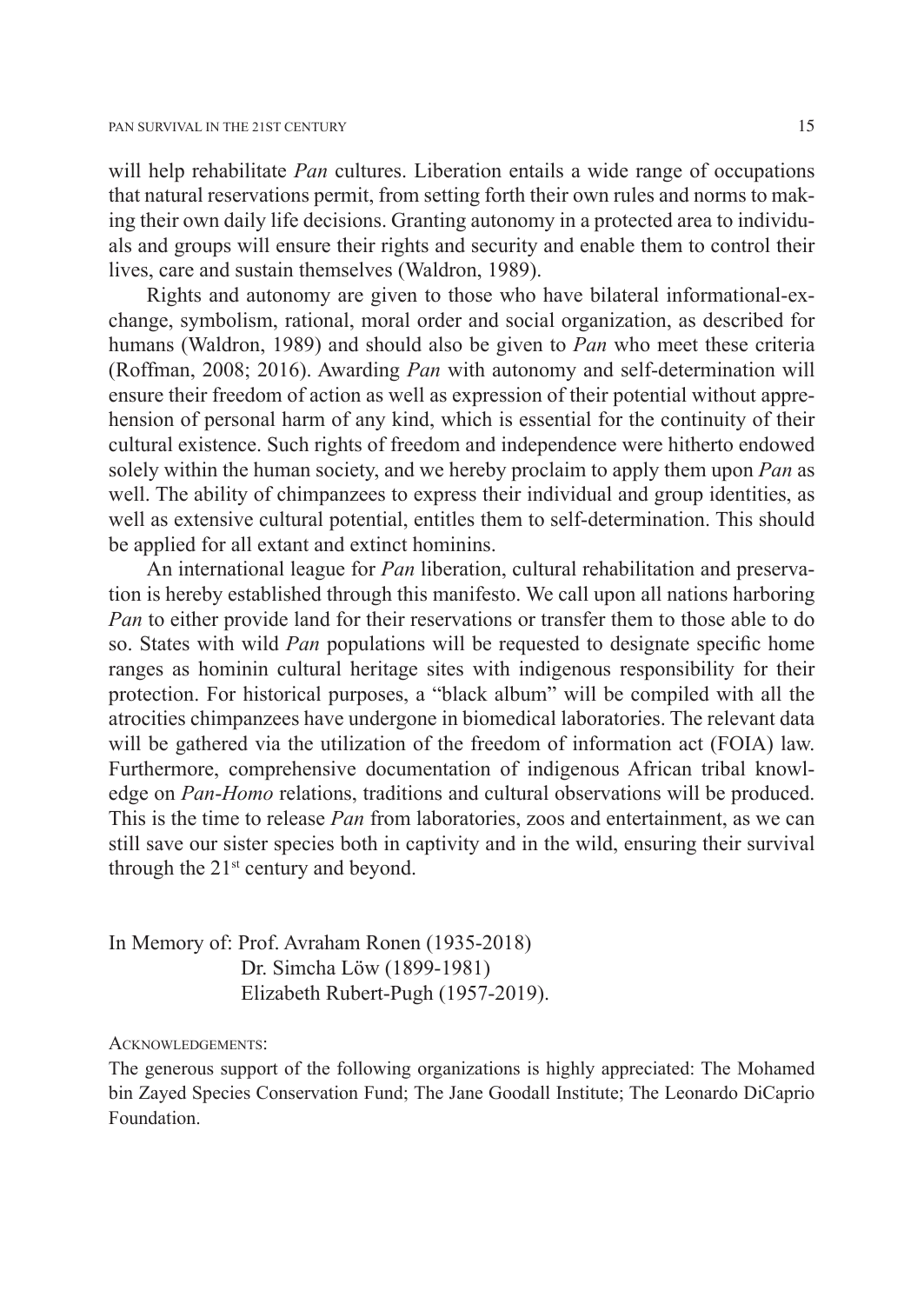#### **References**

- Bar-Yosef, O., & Belfer-Cohen, A. (2001). From Africa to Eurasia Early Dispersals. *Quat. Int.,* 75: 19-28.
- Boesch, C., Head, J., & Robbins, M.M. (2009). Complex Tool Sets for Honey Extraction among Chimpanzees in Loango National Park, Gabon. *J. Hum. Evol.*, 56: 560-569.
- Boesch, C., Hohmann, G., & Marchant, L.F. (Eds.). (2002). *Behavioral Diversity in Chimpanzees and Bonobos*. New York: Cambridge University Press.
- Bonvillian, J.D., & Patterson, F.G. (1997). Sign Language Acquisition and the Development of Meaning in a Lowland Gorilla. In C. Mandell & A. McCabe (Eds.), *The Problem of Meaning: Behavioral and Cognitive Perspectives: Advances in Psychology* (pp. 181-219). Amsterdam: North-Holland/Elsevier Science Publishers.
- Bradshaw, G.A., Capaldo, T., Lindner, L., & Grow, G. (2008). Building an Inner Sanctuary: Complex PTSD in Chimpanzees. *Journal of Trauma & Dissociation*, 9: 9-34.
- Bradshaw, G.A., Capaldo, T., Lindner, L., & Grow, G. (2009). Developmental Context Effects on Bi- Cultural Post-Trauma Self Repair in Chimpanzees. *Developmental Psychology*, 45 (5):1376-1388.
- Corbey, R., & Theynissen, B. (Eds.) (1993). *Ape, Man, Apeman: Changing Views Since 1600*. Leiden: Department of Prehistory, Leiden University.
- Crockford, C., & Boesch, C. (2005). Call Combinations in Wild Chimpanzees. *Behaviour*, 142: 397–421.
- Crockford, C., Herbinger, I., Vigilant, L., & Boesch, C. (2004). Wild Chimpanzees Produce Group- Specific Calls: A Case for Vocal Learning? *Ethology*, 110: 221-243.
- Davies, J.C. (Ed.) (1971). *When men revolt and why*. New York: Free Press.
- Duvall, C.S. (2000). Important Habitat for Chimpanzees in Mali. *African Study Monographs*, 21, 173- 203.
- Faris, J.C., (1972). *Nuba Personal Art*. London: G. Duckworth.
- Fouts, R., & Mills, S. (1997). *Next of Kin: What My Conversations with Chimpanzees Have Taught Me about Intelligence, Compassion and Being Human*. London, UK: Michael Joseph.
- Goodall, J. (1986). *The Chimpanzees of Gombe: Patterns of Behavior*. Cambridge, MA: Belknap Press.
- Goodman, M., Grossman, L.I., & Wildman, D.E. (2005). Moving Primate Genomics Beyond the Chimpanzee Genome. *TIG*, 9 :511-517.
- Hall, L., Waters, A.J. (2000). From property to personhood: The case of Evelyn Hart. *Seton Hall Consititut Law J*., 1:1-68.
- Hassan, F.A. (1979). Demography and Archaeology. *Annu. Rev. Anthropol*., 8:137-160.
- Herbinger, I., Papworth, S., Boesch, C., & Zuberbühler K. (2009). Vocal, Gestural, and Locomotor Responses of Wild Chimpanzees to Familiar and Unfamiliar Intruders: A Playback Study. *Animal Behaviour*, 78: 1389-1396.
- Hernandez-Aguilar, R.A., Moore, J., & Pickering, T.R. (2007). Savanna Chimpanzees Use Tools to Harvest the Underground Storage Organs of Plants. *Proc. Natl. Acad. Sci.*, 104:19210-19213.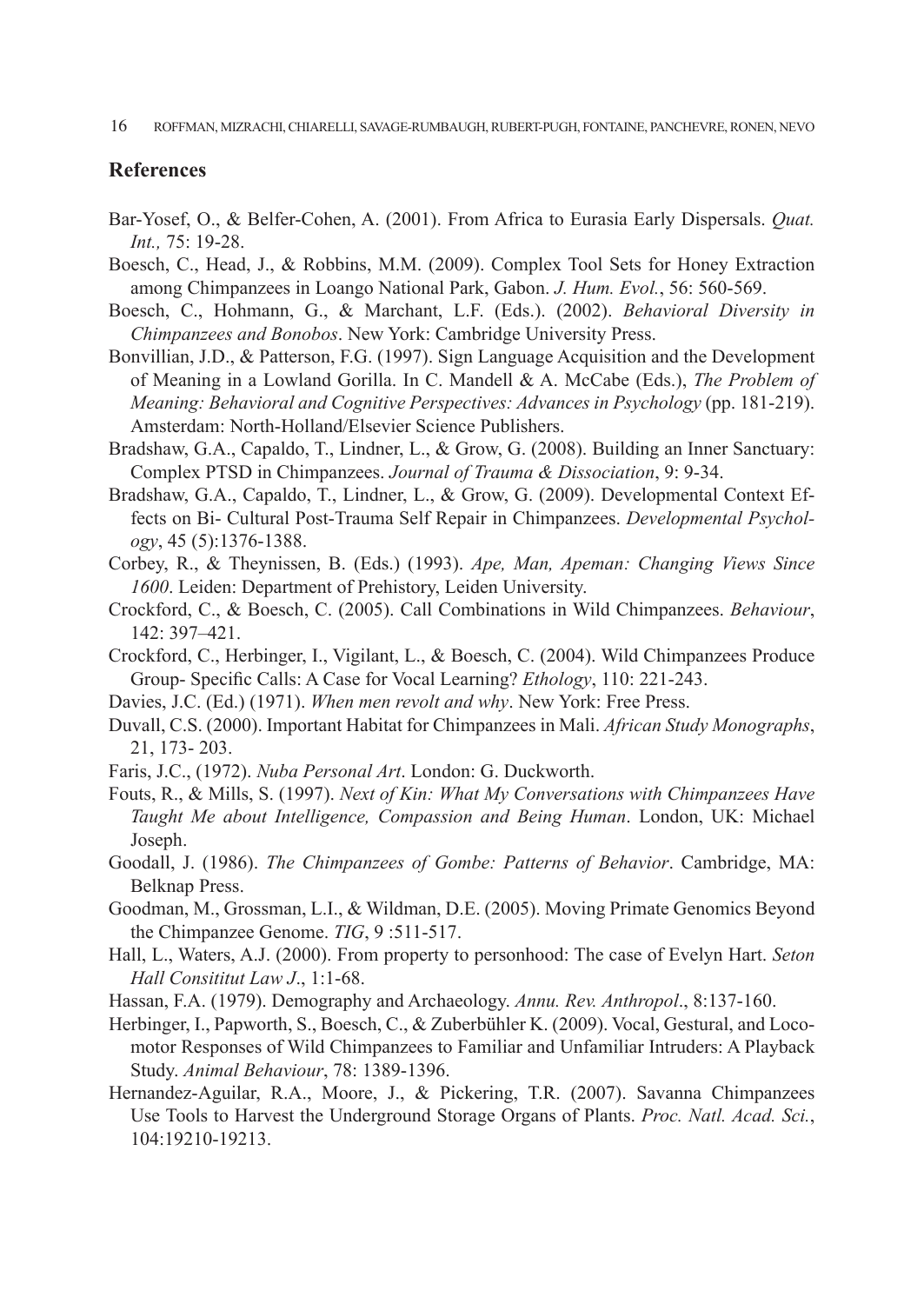- Huffman, M. (1997). Current Evidence of Self-Medication in Primates: A Multidisciplinary Perspective. *Yearb. Phys. Anthropol*., 40: 171-200.
- Jolly, C. (1978). *Early Hominids of Africa*. London: Duckworth.
- Kano, T. (1972). Distribution and adaptation of the chimpanzee on the eastern shore of Lake Tanganyika. *Kyoto University African Studies,* 7: 37-129.
- Kano, T. (1992). *The Last Ape: Pygmy Chimpanzee Behavior and Ecology*. Stanford: Stanford University Press.
- Kingdon, J. (1993). *Self-Made Man: Evolution from Eden*. New York: Wiley.
- Kortlandt, A. (1983). Marginal Habitats of Chimpanzees. *J. Hum. Evol.*, 12: 231-278.
- Malson, L. (1972). *Wolf Children and the Problem of Human Nature*; and *Jean Itard the Wild Boy of Aveyron* (trsl by E. Fawcett, P. Ayton and J. White). London: NLB.
- McBrearty, S., & Jablonski, N.G. (2005). First Fossil Chimpanzee. *Nature*, 437: 105-108.
- McGrew, W., Marchant, L., & Nishida, T. (1996). *Great Ape Societies*. Cambridge: Cambridge University Press.
- McGrew, W.C. (2004). *The Cultured Chimpanzee: Reflections on Cultural Primatology*. Cambridge: Cambridge University Press.
- Moore, J. (1985). Chimpanzee Survey in Mali, West Africa. *Primate Conservation*, 6: 59-63.
- Parker, S.T., Mitchell, R.W., & Miles, H.L. (1999). *The Mentalities of Gorillas and Orangutan*s. Cambridge: Cambridge University Press.
- Peterson, D., & Goodall, J. (2000). *Visions of Caliban: On Chimpanzees and People*. University of Georgia Press, Athens.
- Plummer, T. (2004). Flaked stones and old bones: biological and cultural evolution at the dawn of technology. *Yearbook Phys. Anthropol.,* 47:118–164.
- Pruetz, J. (2007). Evidence of cave use by savanna chimpanzees (*Pan troglodytes verus*) at Fongoli, Senegal: implications for thermoregulatory behavior. *Primates*. 48:316-9.
- Reed, K. (1997). Early Hominid Evolution and Ecological Change through the African Plio-Pleistocene. *J. Hum. Evol*., 32:289-322.
- Roffman, I. (2008). *Are Bicultural Bonobos Able to Recognize Iconic Representations and Produce Referential Signs in Human Cultural Terms?* [Master's Thesis]. Ames, Iowa: Iowa State University.
- Roffman, I. (2016). PhD Dissertation in Evolutionary Anthropology: *"Studying Suite of Early-Hominin Traits in Pan: Cultural and Behavioral Evidence in Support of their Reclassification as Early-Hominins"*. The Graduate Studies Authority, University of Haifa, Israel.
- Roffman, I., & Nevo, E. (2010). Can Chimpanzee Biology Highlight Human Origin and Evolution? *Rambam Maimonides Med. J*., 1:1.
- Roffman, I., Panchevre, M., Ronen, A., & Nevo, E. (2016). Cultural and Physical Characterization of Near-Arid Savanna Chimpanzees in Mali. *Human Evolution*, 31(4): 191-214.
- Roffman, I., Peleg, G., Stadler, A., & Nevo, E. (2015a). Meaningful informational exchange and pantomime in chimpanzees and bonobos: implications for proto-language in hominins. Human Evolution 30(3-4): 141-174.
- Roffman, I., Savage-Rumbaugh, S., Rubert-Pugh, E., Ronen, A., & Nevo, E. (2012). Stone Tool Production and Utilization by Bonobo-Chimpanzees (*Pan paniscus*) *Proc. Natl. Acad. Sci.,* 109 (36): 14500-14503.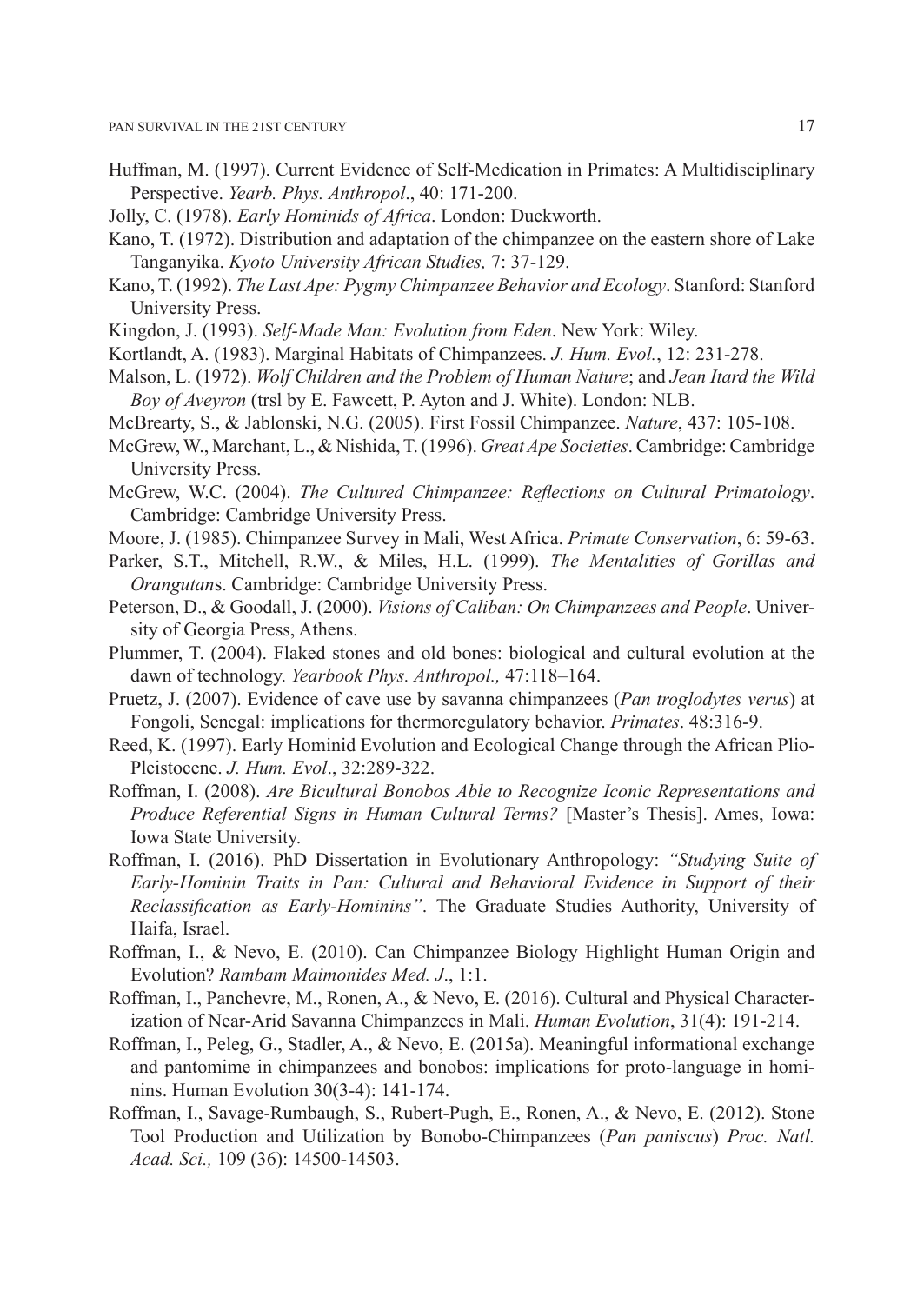- 18 ROFFMAN, MIZRACHI, CHIARELLI, SAVAGE-RUMBAUGH, RUBERT-PUGH, FONTAINE, PANCHEVRE, RONEN, NEVO
- Roffman, I., Savage-Rumbaugh, S., Rubert-Pugh, E., Stadler, A., Ronen, A., & Nevo, E. (2015b). Preparation and Use of Varied Natural Tools for Extractive Foraging by Bonobos (*Pan paniscus*). *Am. J. Phys. Anthropol*., 158 (1): 78-91.
- Rumbaugh, E.S., Roffman, I., Pugh, E., & Rumbaugh, D.M. (2016). Ethical methods of investigation with *Pan/Homo* bonobos and chimpanzees. In J. Seckbach & R. Gordon (Eds.), *Biocommunication: Sign-Mediated Interactions between Cells and Organisms* (pp. 449-572). London: World Scientific Publishing.
- Rumbaugh, D.M., & Washburn, D.A. (2003). *Intelligence of apes and other rational beings*. New Haven, CT: Yale University Press.
- Rumbaugh, S.S., Shanker S., & Taylor, T.J. (1998). *Apes, Language and the Human Mind*. London: Oxford University Press.
- Russon, A.E., & Andrews, K. (2010). Orangutan Pantomime: Elaborating the Message. *Biology Letters*. 7:627-630.
- Russon, A.E., & Andrews, K. (2011). Pantomime in Great Apes: Evidence and Implications*. Communicative & Integrative Biology*, 4(3) 315-317.
- Sanz. C.M., & Morgan, D. (2007). Chimpanzee tool technology in the Goualougo Triangle, Republic of Congo*. J Hum Evol*., 52:420-33.
- Savage-Rumbaugh, S., & Lewin, R. (1994). *Kanzi: The Ape at the Brink of the Human Mind*. London: Wiley.
- Savage-Rumbaugh, S., Wamba, K., Wamba, P., & Wamba N. (2007). Welfare of Apes in Captive Environments: Comments on, and by, a Specific Group of Apes. *J. Appl. Anim. Welf. Sci.,* 10:7-19.
- Slocombe, K.E., Kaller, T., Call, J., & Zuberbühler, K. (2010). Chimpanzees Extract Social Information from Agonistic Screams. *PLoS ONE*, 5: e11473.
- Stross, B. (1976). *The Origin and Evolution of Language*. Dubuque, IA: W.M.C. Brown Company Publishers
- Suzuki, A. (1969). An Ecological Study of Chimpanzees in a Savanna Woodland. *Primates*, 10:103-148.
- Tanner, J.E., & Byrne, R.W. (1996). Representation of Action through Iconic Gestures in a Captive Lowland Gorilla. *Curr. Anthropol*., 37:162-173.
- Tanner, J.E., Patterson, F.G., & Byrne, R.W. (2006). The Development of Spontaneous Gestures in Zoo- Living Gorillas and Sign-Taught Gorillas: From Action and Location to Object Representation. *J. Dev. Proc.,* 1: 69-103.
- Temerlin, M.K. (1975). *Lucy: Growing Up Human*. Palo Alto: Science and Behavior Books.
- Tuttle, R. (Ed.). (1975). *Paleoanthropology, Morphology and Paleoecology*. Paris: Mouton Publishers.
- Uddin, M., Wildman, D.E., Liu G., et al. (2004). Sister Grouping of Chimpanzees and Humans as Revealed by Genomic-Wide Phylogenetic Analysis of Brain Gene Expression Profiles. *Proc. Natl. Acad. Sci*., USA, 101: 2957-2962.
- Ullrich, H. (Ed.). (1995). *Man and the Environment in the Paleolithic*. *Proceedings of the Symposium Neuweid (Germany). May 2-7, 1993*. Liege: Études et Recherches Archéologiques de l'Université de Liège, 62.
- Ullrich, H. (Ed.). (1999). *Hominid Evolution Lifestyles and Survival Strategies*. Schwelm: Archaea.